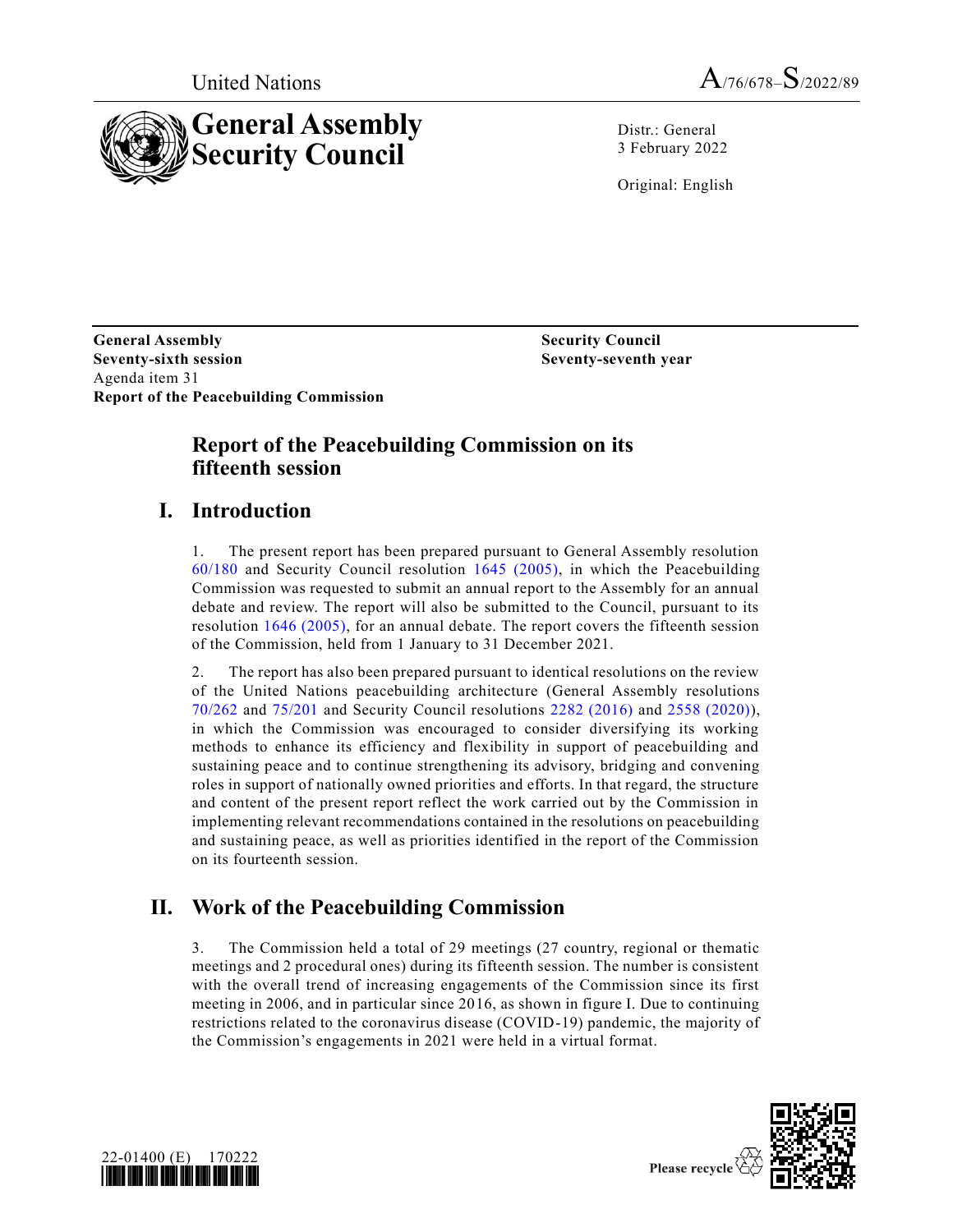

Figure I **Number of Peacebuilding Commission meetings since 2016** 

4. While there was a decrease in the number of Commission meetings in 2021 compared with 2020, the Commission produced a total of 66 outcome documents (see figure II), an increase from the previous year. This is largely due to the number of remarks and statements that the Chair was invited to give at non-United Nations forums, increasing from zero in 2020 to nine in 2021.

#### Figure II

### **Peacebuilding Commission outcome documents in 2021**



## **A. Country- and region-specific engagements**

5. In 2021, the Commission engaged in support of 13 separate country- and regionspecific settings, including holding meetings for the first time on the Gulf of Guinea. With this addition, the Commission has engaged with a total of 23 different countries and regions since its inception (see figure III).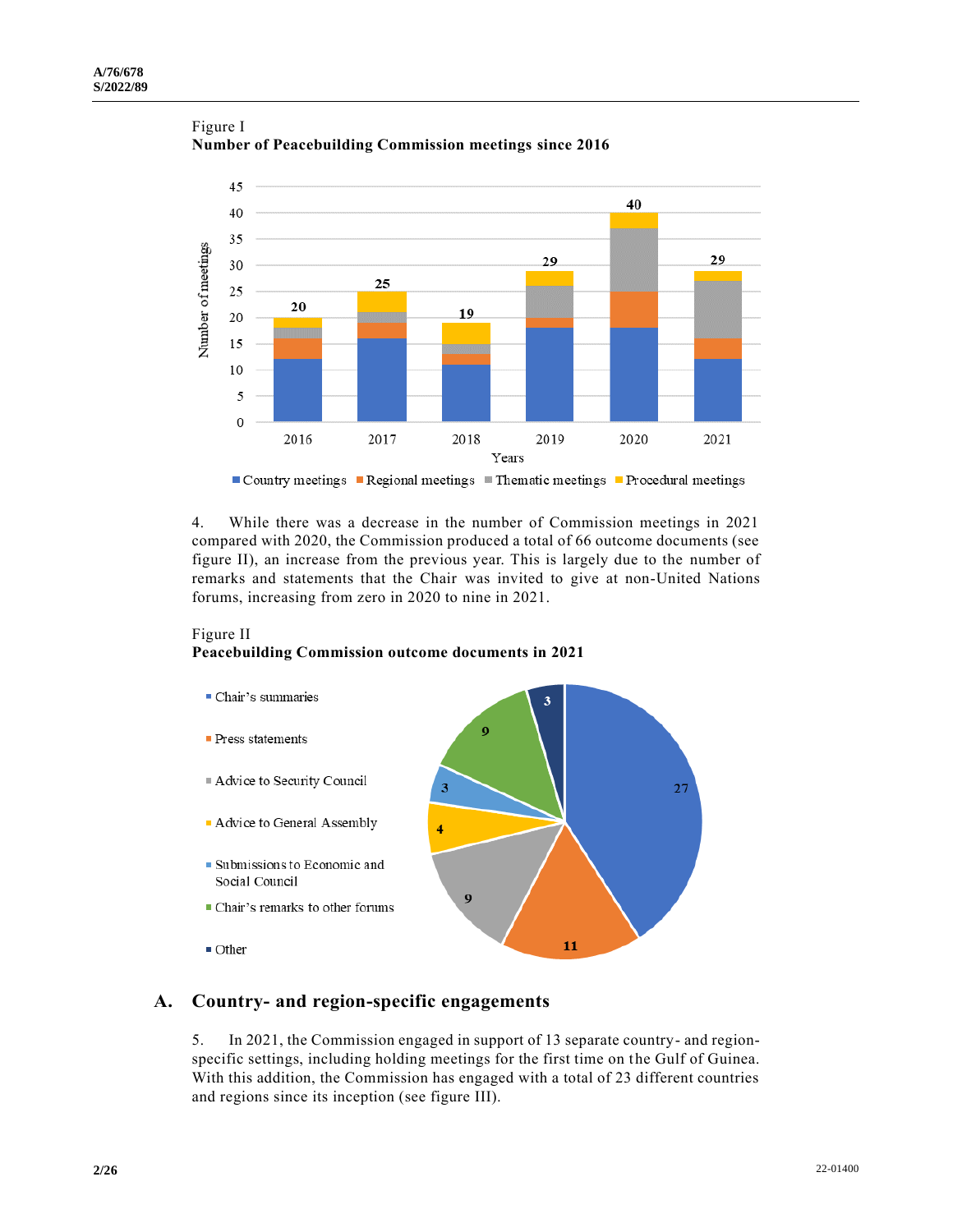

Figure III **Number of countries and regions engaged with the Peacebuilding Commission since 2016** 

6. The Commission sought to sustain support for the peacebuilding priorities of Burkina Faso, with a focus on the national reconciliation process, a top priority of the Government following the elections of 2020. The Commission condemned attacks, expressed condolences and called for international solidarity with the people of Burkina Faso, including by issuing a statement following the attack carried out on 5 June in the country's Sahel region that killed over 160 civilians, including children.

7. With regard to Burundi, the Commission's engagement focused on sustained and coherent international support for the country's peacebuilding and development. On 17 March, the Government of Burundi briefed the Commission on the country's domestic and foreign policy progress and its commitment to sustainable development towards a peaceful and prosperous future, including through engagement with bilateral and multilateral partners. The meeting brought together representatives from the United Nations and the World Bank to provide information on their support to Burundi and to discuss linkages between analytical, strategic and planning instruments, with a view to maximizing impact and coherence. On 6 July, the Chair of the Burundi Configuration convened a meeting for the Government of Burundi to brief on the overall scope, guiding principles and objectives of the new national programme for peace capitalization, social stability and the promotion of economic growth, which was aimed at operationalizing the Government's strategic priorities and was aligned with the country's national development plan and the Sustainable Development Goals. The meeting also included discussions on how relevant United Nations agencies, funds and programmes were working in support of the national programme and addressing the needs of the country's most economically vulnerable, with particular attention to natural disasters and climate change, as well as to the sustainable reintegration of refugees and returnees. Building on the Government's presentation of the national programme to the Commission in July, as well as the interest expressed by States members of the Commission in further discussions on the role of women and youth, the Commission held a meeting on 2 November focused on youth economic empowerment and entrepreneurship in Burundi and highlighted the Government's efforts to address youth unemployment. Six Burundian young women and men briefed the Commission on the challenges to youth economic empowerment and their experiences as young entrepreneurs. Commission members welcomed their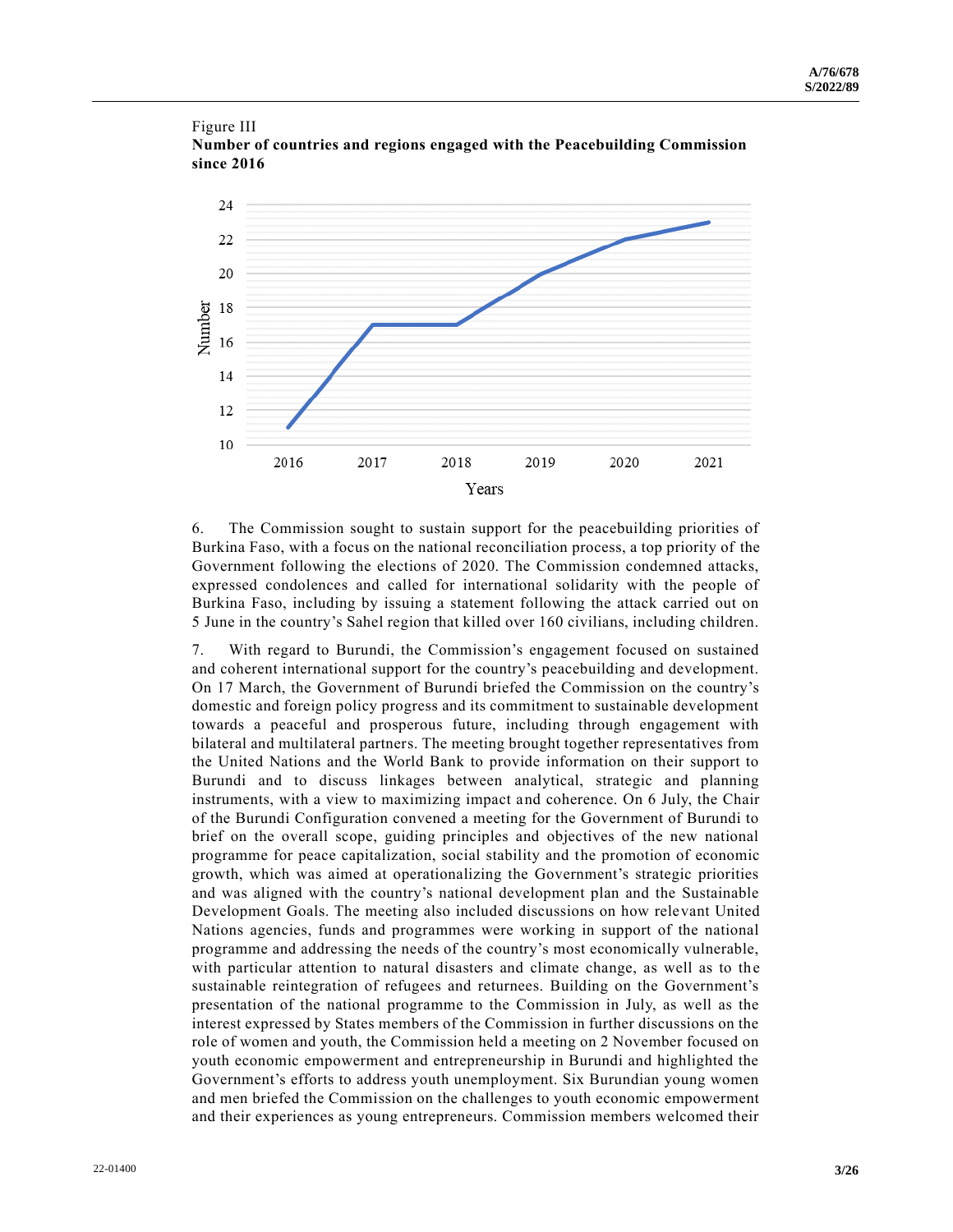contributions to socioeconomic development, encouraged the support of meaningful, diverse and effective youth engagement and repeated the importance of inclusion to building and sustaining peace.

8. The Commission continued its engagement with the Central African Republic on its national peacebuilding priorities, holding a series of meetings on the presidential and legislative elections, the implementation of the Political Agreement for Peace and Reconciliation in the Central African Republic of February 2019, reinforcement of the synergies of the Agreement with the national recovery and peacebuilding, and strengthening of the rule of law. These meetings also served to inform written advice to the Security Council, which the Commission has been submitting annually since 2018. On 12 July, the Chair of the Central African Republic configuration convened a meeting on the latest developments of the electoral process and placed an emphasis on the holding of credible, transparent and inclusive local elections, scheduled to occur in 2022, noting that this would be a critical moment for the peacebuilding process, especially for decentralization, social cohesion and resilience and sustainable development. On 21 October, the Commission issued a statement welcoming the unilateral ceasefire announced by President Faustin-Archange Touadera on 15 October, noting that the ceasefire was an important development in the implementation of the Agreement and that it would guide peace and stability efforts in the country, as identified in the priorities of the joint road map for peace in the Central African Republic, adopted in September 2021 by the International Conference on the Great Lakes Region. The statement further underlined that the initiative was a good opportunity for launching and conducting the upcoming republican dialogue, in an open transparent and inclusive manner, to help rebuild the country upon sound and solid foundations with the participation of all stakeholders. On 28 October, the Commission convened in the presence of the Prime Minister of the Central African Republic to discuss the electoral, political and rule of law situation and further inform the written advice to the Council ahead of the renewal of the mandate of the United Nations Multidimensional Integrated Stabilization Mission in the Central African Republic (MINUSCA). The Commission welcomed the Government's request for continuous engagement, noting the positive impact of the Mission's cross-pillar mandate and its advisory and bridging roles. The Commission acknowledged the overall efforts of MINUSCA in addressing peacebuilding challenges and opportunities, its support for the Political Agreement and its role in facilitating the completion of the presidential and legislative elections, as well as enhancing the rule of law, including judicial, penal and accountability mechanisms. The written advice, which was transmitted to the Council on 1 November, focused on continued support for the implementation of the Political Agreement, preparation and organization of local elections and strengthening of the rule of law.

9. On 2 December, the Commission convened its first meeting on Chad, with a focus on the ongoing political transition and the participation of a Chadian delegation led by the Prime Minister. The meeting provided the transitional Government a platform to brief on the progress and challenges encountered in the implementation of the transitional road map and to mobilize international support. Representatives from the African Union, the United Nations, the World Bank and civil society briefed the Commission on their support to the country's transition process. Additional partners, including non-traditional donors, the African Development Bank (AfDB) and the Lake Chad Basin Commission, joined as observers. The meeting was well attended, including by representatives of neighbouring countries, as well as members of the Security Council and the African Union international support group for Chad. The participants recognized the country's critical regional role and called for a swift and timely return to constitutional order for regional stability. While noting the urgency of the situation, they expressed willingness to support the Chadian authorities in implementing an inclusive transition process, stressing the role of women.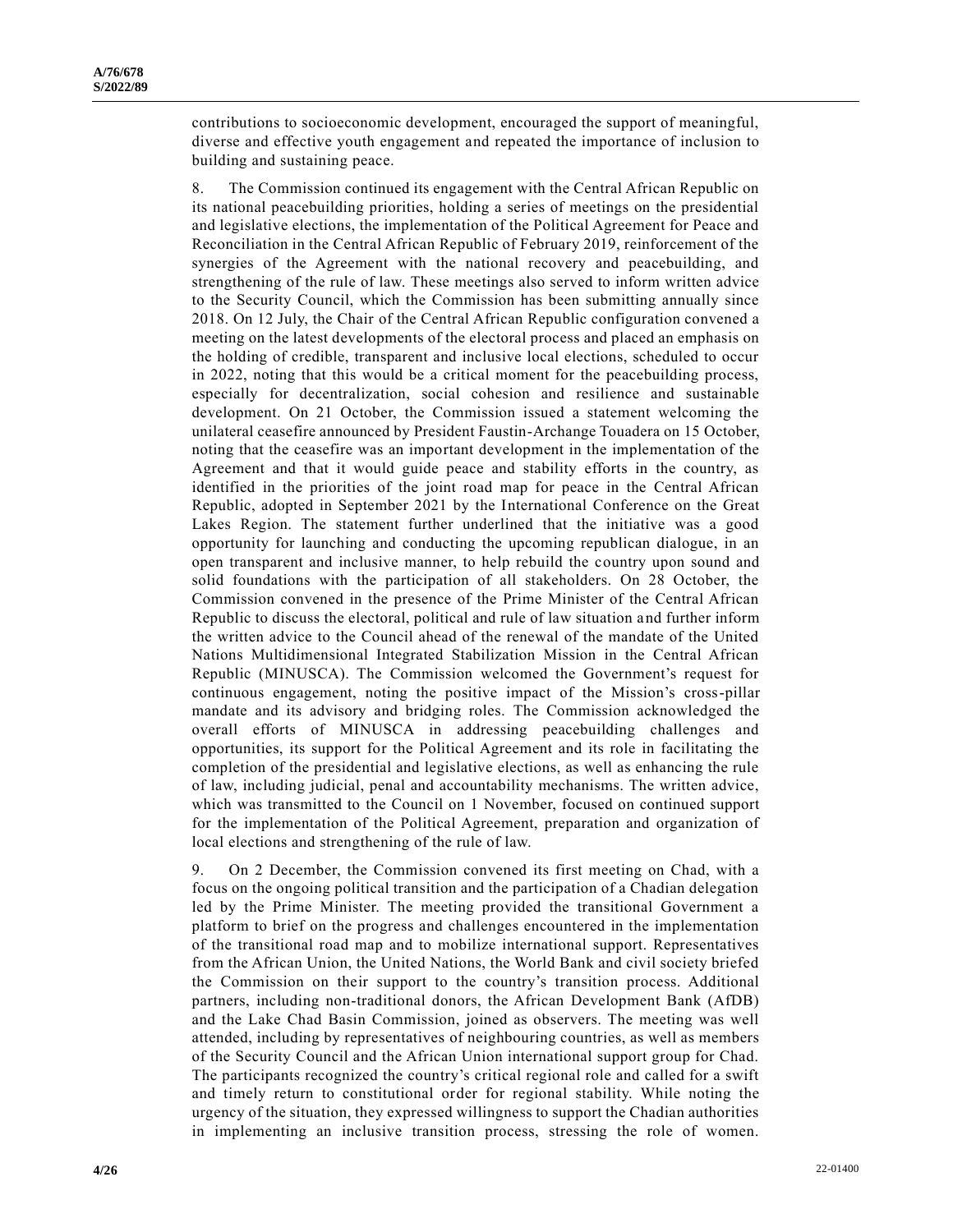Following the meeting, the Commission issued a press statement, in which the Commission called on United Nations entities to enhance integrated support to Chad in the implementation of the transitional road map. The Commission committed to supporting Chad with a follow-up meeting in 2022 focusing on disarmament, demobilization and reintegration, as well as the electoral process.

10. On 15 November, the Commission had a meeting on Colombia to review progress and challenges in the implementation of the country's Final Agreement for Ending the Conflict and Building a Stable and Lasting Peace between the Government of Colombia and the former Fuerzas Armadas Revolucionarias de Colombia – Ejército del Pueblo. The Presidential Counsellor for Stabilization and Consolidation, the president of the Truth Commission, a member of the indigenous Multiactive Cooperative for Peace of Colombia, the chief executive officer of the National Federation of Coffee Growers of Colombia and United Nations representatives in country briefed the Commission. Member States congratulated the Government of Colombia and its people, noting that only half of peace agreements reached their fifth year, and lauded the peacebuilding gains, including in reintegrating ex-combatants, promoting transitional justice, adopting a victim-centred approach and developing programmes with a territorial focus. While recognizing that peace consolidation was a long-term process, they took note of risk factors, calling on national authorities to ensure continuous investments in peace, including by guaranteeing adequate resources for all sections of the Final Agreement. They recognized and commended the work of the United Nations Verification Mission in Colombia, the United Nations country team and the Peacebuilding Fund. The Commission committed to continue supporting the efforts of the Government of Colombia in the implementation of the Final Agreement and to ensure that the gains made during the past five years were sustained, in particular in view of the 2022 electoral period.

11. The Commission continued to support the democratic transition in the Gambia by maintaining its attention to and helping to mobilize international support for the Government's peacebuilding priorities. Through a note circulated to members of the Commission and partners of the Gambia on 5 May, as well as follow-up notifications, the Chair helped mobilize support for critical funding gaps for the 2021–2023 electoral process. On 27 October, the Commission discussed progress in the transitional justice process in the Gambia and encouraged the prompt finalization of the report of the Truth, Reconciliation and Reparations Commission and follow-up to its recommendations with international support. Following the submission of the final report to the President of the Gambia on 25 November, the Commission issued a press statement in which it welcomed the work accomplished by the Truth, Reconciliation and Reparations Commission and noted that the recommendations contained in the report provided a solid foundation to strengthen rule of law and fight impunity. The Commission reiterated its willingness to support, within its mandate, the implementation of the recommendations. It further stressed the need to maintain focus on critical policy, governance and institutional reforms and underscored the importance of a peaceful and transparent presidential election on 4 December in consolidating democratic gains since 2017. The Commission reiterated its commitment to continue to mobilize support for the consolidation of peace and democracy in the Gambia.

12. During its fifteenth session, the Commission mobilized support for regional peacebuilding efforts and the implementation of the United Nations Strategy for Peace Consolidation, Conflict Prevention and Conflict Resolution in the Great Lakes Region, including for disarmament, demobilization and reintegration in the context of the eradication of negative forces in the Great Lakes Region. On 12 April, the Chair of the Commission briefed the Security Council on the Great Lakes Region, highlighting the Commission's support in priority areas such as strengthening the role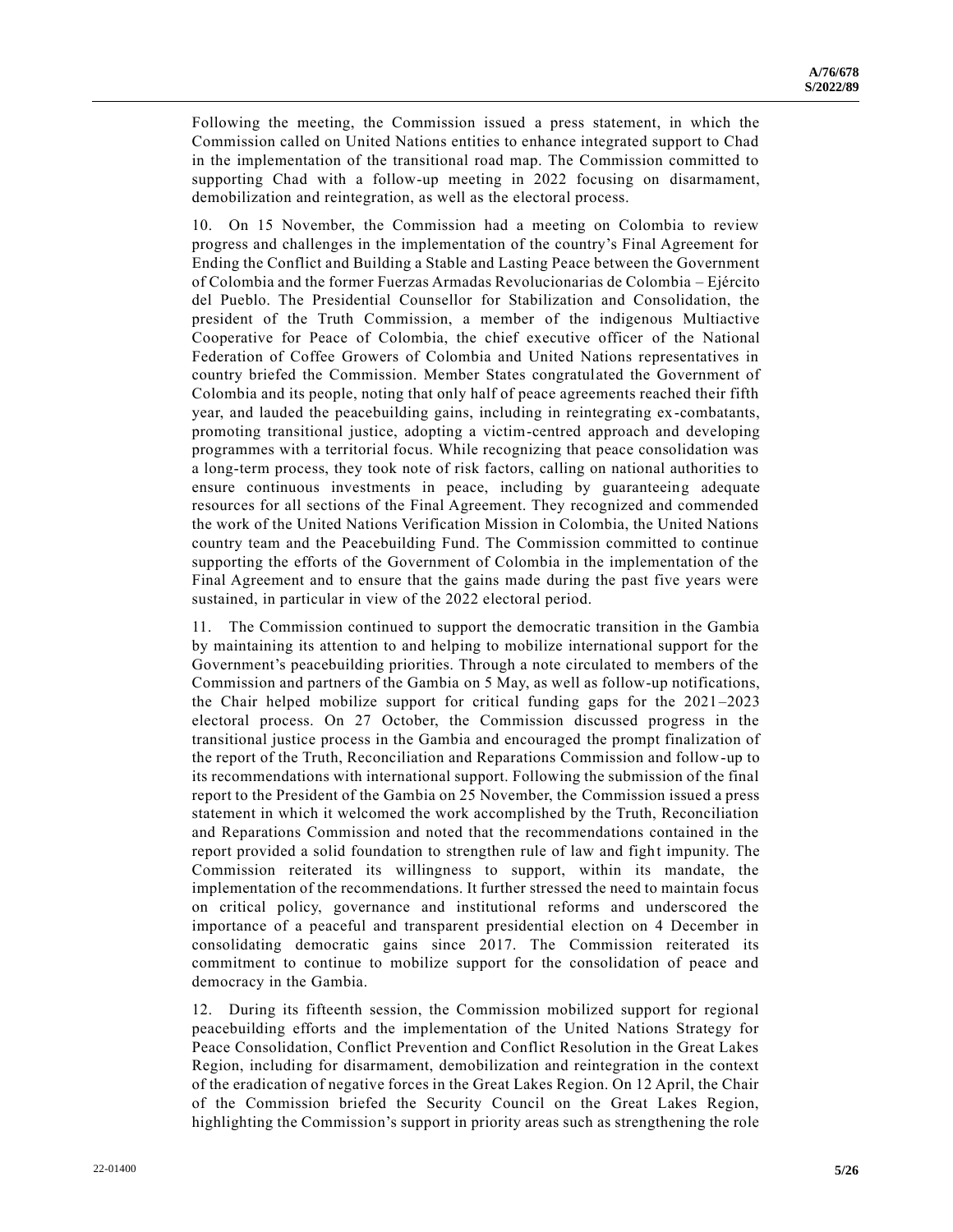of women in peacebuilding and development in the region and addressing the socioeconomic impact of the COVID-19 pandemic, including through engagement with international financial institutions. The Chair indicated the Commission's readiness to support peacebuilding priorities contained in the Strategy, including support for the socioeconomic reintegration of former combatants of different armed groups. On 26 July, following briefings by the Special Envoy of the Secretary-General for the Great Lakes region, the chief of staff of the National Oversight Mechanism of the Peace, Security and Cooperation Framework for the Democratic Republic of Congo and the Region, and the Resident Coordinator in Rwanda, the Commission welcomed the development by the Special Envoy, in consultation with the countries of the region and other key stakeholders, of a comprehensive action plan for the implementation of the United Nations strategy. The action plan focused on di alogue and trust; reduction of the threat posed by armed groups; sustainable and transparent natural resources management, as well as trade and investment; durable solutions to forced displacement; and regional preparedness for public health crises. The Commission welcomed the prioritization of the inclusion and empowerment of women and youth across the different components of the plan and acknowledged the contributions of the Peacebuilding Fund in support of reintegrating former combatants repatriated from the Democratic Republic of the Congo to Rwanda.

13. The Commission's engagement in support of Guinea-Bissau continued to focus on challenges impeding stability and long-term development. On 29 June, the Chair of the Commission's Guinea-Bissau configuration convened a meeting to provide the Government of Guinea-Bissau, represented by its Minister for Foreign Affairs, International Cooperation and Communities, the opportunity to brief on the Government's plans and efforts to improve the socioeconomic welfare of its citizens. The Minister detailed the development objectives contained in the country's national strategy for development, employment and industrial promotion for the period 2020 – 2024, or *Hora Tchiga*, and in its national development plan for the period 2020–2023, and emphasized that the priorities were in alignment with Agenda 2063: The Africa We Want, of the African Union and the Sustainable Development Goals. Commission members commended the Government's efforts and expressed support for the successful implementation of the *Hora Tchiga*, recognizing the necessity of strategic partnerships between Guinea-Bissau, the Commission, regional bodies and international financial institutions, and of aligning support with the Government's plans.

14. The Commission continued to promote regional cooperation on stabilization, peacebuilding and sustainable development in the Boko Haram-affected areas of the Lake Chad Basin. In 2021, the Chair of the Commission attended the third meeting of the Lake Chad Basin Governors' Forum for Regional Cooperation on Stabilization, Peacebuilding and Sustainable Development, held on 4 and 5 October in Yaoundé. The Forum was attended by 100 participants, including the eight governors of the Lake Chad Basin Region who are responsible for the development and implementation of the territorial action plans of the Regional Stabilization, Recovery and Resilience Strategy for Areas Affected by Boko Haram in the Lake Chad Basin Region. In his remarks, the Chair spoke about the Secretary-General's Our Common Agenda and its emphasis on integrated and regional approaches to peacebuilding and welcomed the catalytic investments in the region by the Peacebuilding Fund. He emphasized the importance of inclusive approaches to peacebuilding, including the full, equal and meaningful participation of women, as well as the continued inclusion of youth in peacebuilding. The Chair reiterated the Commission's support for the inclusive participation of local communities in the stabilization, recovery and resilience efforts across the Lake Chad Basin. In his remarks to the high-level dialogue on operationalizing burden- and responsibility-sharing, organized by Egypt on 9 December in Geneva, the Chair expressed concern about intercommunal violence, conflicts between farmers and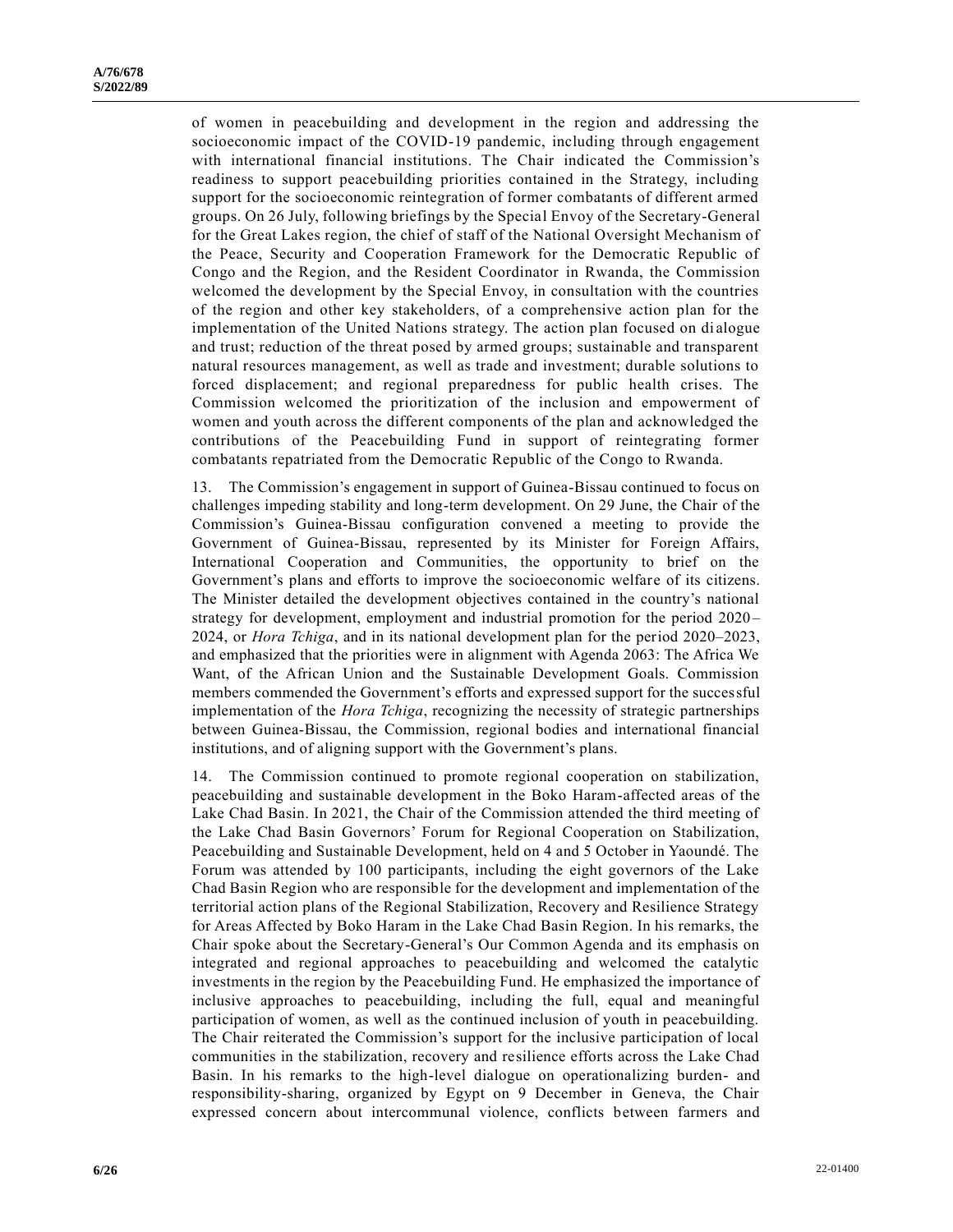herders and forced displacement in the Lake Chad Basin, and committed to supporting regional efforts aimed at addressing those challenges.

15. In 2021, the Commission rallied coherent international support for strengthening social cohesion and advancing the women and peace and security agenda in Liberia. In May, the Chair of the Commission's Liberia configuration held virtual consultations with the International Monetary Fund (IMF), the World Bank and AfDB to explore key areas for investment in the context of the Commission's support to Liberia, including governance reforms, access to basic social services and the addressing of marginalization and exclusion. On 9 March, the Chair convened a meeting with a focus on the promotion of gender equality and the empowerment of women, with briefings from the Minister for Foreign Affairs, the Minister of Gender, Children and Social Protection, the Resident Coordinator (joined by the country director for the United Nations Entity for Gender Equality and the Empowerment of Women (UN-Women)) and a representative of civil society. In a press statement issued following the meeting, the Commission welcomed the commitment of Liberia to achieving gender equality and empowering all women and girls, including through the country's second national action plan on women and peace and security for the period 2019–2023, the national road map on rape and sexual and gender-based violence and the pro-poor agenda for prosperity and development for the period 2018– 2023. The Commission encouraged the Government of Liberia in its ongoing efforts to address the underrepresentation of women in politics, including through legislation to improve the gender balance in political participation and to reduce barriers to women being elected. The Commission also encouraged the Government in further advancing its efforts to eliminate all forms of violence against women and girls and welcomed the support of international partners to gender equality and the empowerment of women in Liberia, including that of the Peacebuilding Fund. On 17 June, the Chair convened a meeting to discuss social cohesion and reconciliation initiatives in Liberia, with the participation of the Minister for Foreign Affairs, the Minister of Internal Affairs, the Resident Coordinator and a representative of civil society. The Government stressed that the COVID-19 pandemic had exacerbated the peacebuilding challenges facing Liberia and asked for the Commission's support in mobilizing further support for addressing the drivers of instability and strengthening social cohesion in Liberia, with particular emphasis on community-based engagement, the empowering of women and youth, peaceful management of landrelated conflicts, human rights and the ensuring of free, fair, transparent and peaceful 2023 presidential and legislative elections. At the request of the Government, the Commission committed to continue rallying international support for the peacebuilding priorities of Liberia, including by fostering South-South and triangular cooperation, as well as regional approaches through the Mano River Union.

16. Following the conclusion of the work of the Sierra Leone country configuration in 2020, the Commission continued to engage with the country under its flexible agenda. At the request of the Government of Sierra Leone, the Commission convened a meeting on 9 December to provide an update on the implementation of the country's peacebuilding road map, aligned with the country's national development plan. The Government, represented by the acting Minister for Foreign Affairs, the Minister of Planning and Economic Development and the Minister of Youth Affairs, who were joined by the Deputy Special Representative of the Secretary-General for West Africa and the Sahel and a civil society representative, briefed the Commission on the country's national youth policy and its gender equality and women's empowerment policy and their importance to the country's peacebuilding efforts. The Commission recognized the Government's efforts to advance democracy and strengthen its independent institutions, welcoming in particular the strong focus that it was increasingly placing on empowering women and youth. Commission members welcomed progress regarding the rights of women and girls and encouraged further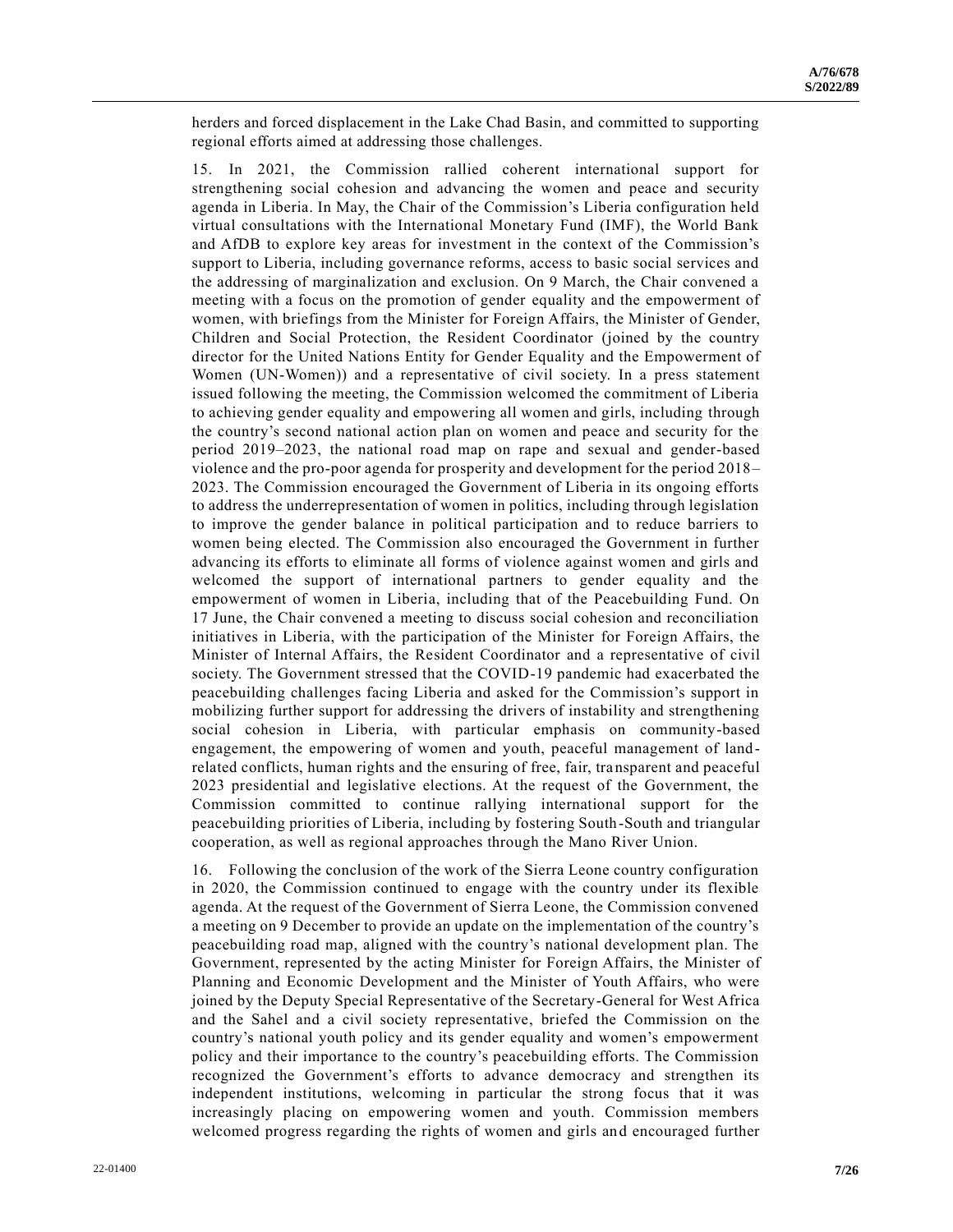measures to fight sexual and gender-based violence. They noted the concern of young women and men in Sierra Leone about the country's vulnerability to climate change and related pressures on natural resources and stressed the need to empower youth green entrepreneurs. They expressed appreciation and encouraged the continued support of the Peacebuilding Fund in mitigating the risks of renewed conflict, with a focus on women and youth. The Commission committed to continue supporting the efforts of Sierra Leone to engage youth in all sectors of society and to promote the empowerment of women.

17. The Commission continued to support regional peacebuilding priorities in the Sahel, including within the framework of the United Nations integrated strategy for the Sahel and its support plan. On 28 April, the Chair convened a meeting on the situation in the Sahel region and the implementation of the strategy and its support plan. Following briefings by representatives of the African Union, the Economic Community of West African States (ECOWAS), the European Union, the Group of Five for the Sahel (G5 Sahel) and the United Nations, as well as civil society and multilateral financial institutions, the Commission expressed concern about the precarious humanitarian and security situation and conveyed condolences for the death of President Idriss Déby Itno of Chad. The Commission stressed the importance of integrated and holistic responses in the region that went beyond military means, recognized that the strategy remained the most complete road map in the arsenal of United Nations responses and took note of ongoing efforts to enhance the proactiveness and effectiveness of United Nations actions, in particular through increased cross-border investment and greater support for women and youth, including with support from the Peacebuilding Fund. The Commission noted the contributions of the European Union to the Liptako-Gourma Integrated Development Authority, World Bank support to the African Union Great Green Wall initiative, and the AfDB Desert to Power initiative, calling for more structural investments, including in response to climate change. The Commission also called for stronger multi-partner support to individual countries in the Sahel. On 18 May, the Chair of the Commission briefed the Security Council alongside the Under-Secretary-General for Peace Operations, the G5 Sahel Force Commander and the Minister for Foreign Affairs, African Integration and Chadians Abroad of Chad on the Commission's continued engagement in support of peacebuilding and sustaining peace in the Sahel. In line with the Commission's gender strategy, the Chair delivered to the Council a message from the non-governmental organization WARAKA in the Niger on the need for additional funding for women- and youth-led civil society initiatives in the areas of trust-building, economic resilience and psychosocial support.

18. At the request of representatives of the region, the Chair of the Commission convened on 30 June the first meeting of the Commission on piracy in the Gulf of Guinea. Following briefings by the Economic Community of Central African States (ECCAS), ECOWAS, the Gulf of Guinea Commission, the United Nations Regional Office for Central Africa, the United Nations Office on Drugs and Crime (UNODC) and the United Nations Office for West Africa and the Sahel, as well as experts from the International Maritime Bureau and the Interregional Coordination Centre, the Commission noted ongoing efforts to address maritime insecurity in the Gulf of Guinea and stressed the need to help address associated human security challenges, including by providing livelihood opportunities for surging youth populations. The Commission encouraged stronger coordination among relevant actors to pave the way for further international support, including from the Commission, for the implementation of the Code of Conduct concerning the Repression of Piracy, Armed Robbery against Ships and Illicit Maritime Activity in West and Central Africa, which was aimed at addressing all forms of illicit maritime activities in West and Central Africa. Member States asked for timely updates on efforts to strengthen the maritime architecture in the Gulf of Guinea, including on the outcome of future visits by the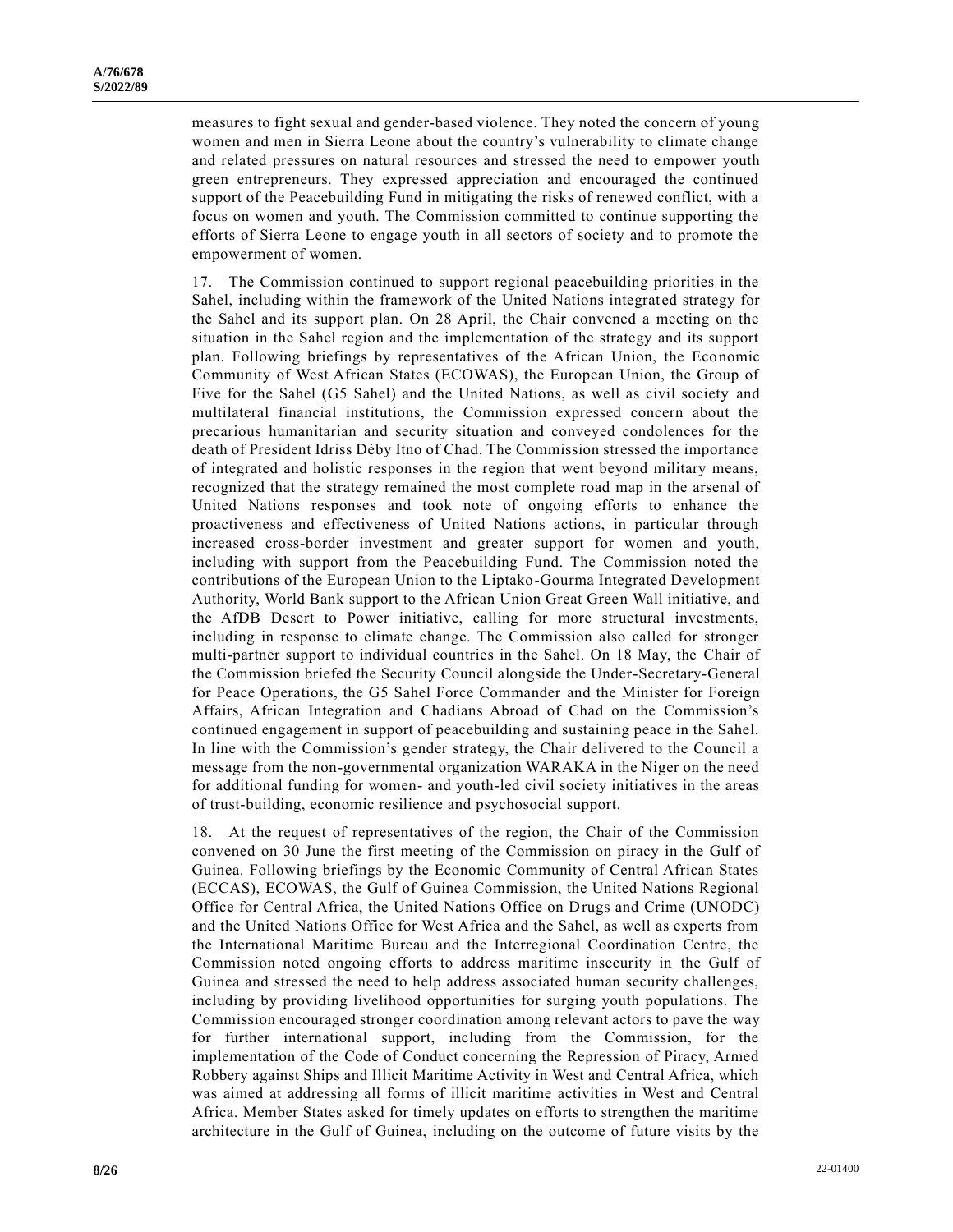two Special Representatives of the Secretary-General. As a follow-up to that meeting, the Chair of the Commission was invited to deliver remarks at the launching of the Stable Seas-UNODC report on the cost of piracy in the Gulf of Guinea, which took place on 7 December. In his remarks, the Chair acknowledged the importance of crossregional initiatives between West and Central Africa to curb piracy in their respective maritime domains. He also recognized that capacity-building efforts must be owned by coastal countries and regional organizations and acknowledged that national authorities should be assisted in providing standardized and sustainable anti-piracy training to their own officials and, when possible, to those of neighbouring countries. The Chair noted that the Stable Seas-UNODC report offered useful recommendations on how to focus even more on coherence and impact and, in that respect, he encouraged stronger coordination among all actors concerned, which could pave the way for further support from the international community, including the Commission, for the implementation of the Yaoundé Code of Conduct.

## **B. Cross-cutting and thematic engagements**

Figure IV

19. The percentage of cross-cutting and thematic engagements has increased in recent years, making up over 40 per cent of the Commission's meetings in 2021 (see figure IV). New thematic engagements in 2021 included peacekeeping and peacebuilding; disarmament, demobilization and reintegration; security sector reform; the Secretary-General's Our Common Agenda; and mental health and psychosocial support at the expert level. The Commission's thematic engagements included a variety of context-specific cases, with a focus on sharing experiences and lessons learned and mobilizing further support for the consolidation of peacebuilding gains, including through briefings by speakers from Bangladesh, Côte d'Ivoire, the Democratic Republic of the Congo, India, Mali, the Niger, Nigeria and the Philippines.



**Country, regional and thematic meetings of the Peacebuilding Commission in 2021** 

20. In 2021, the Commission continued to take concrete action to advance objectives related to women and peace and security, with a particular focus on enhancing the important role of women in peacebuilding and sustaining peace efforts. Guided by a gender strategy adopted in September 2016 and its action plan, which was approved in February 2021, and inspired by the gender-specific recommendations in [A/74/935-S/2020/645,](https://undocs.org/en/A/74/935) the Commission continued to deliver tangible support to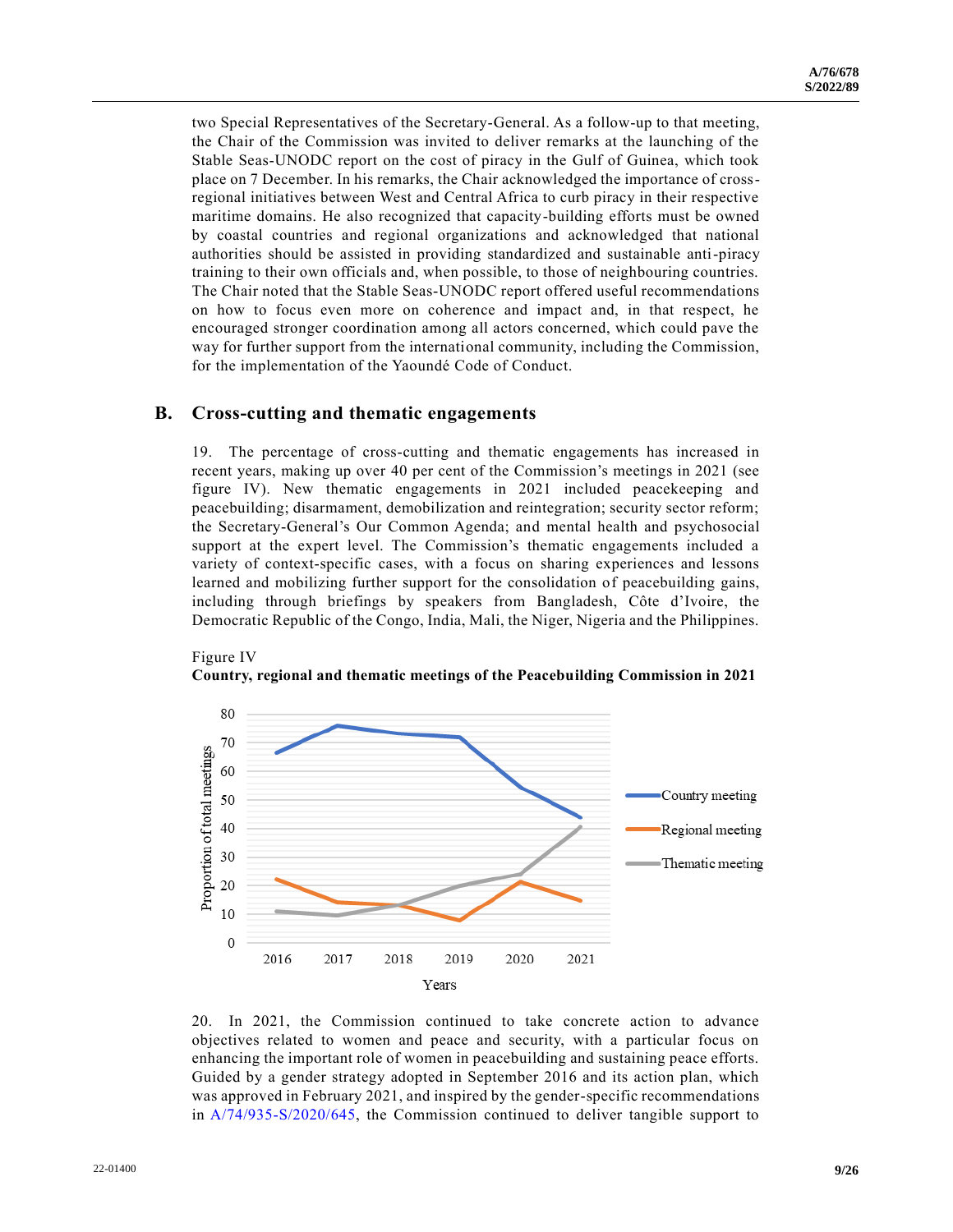Figure V

women peacebuilders,<sup>1</sup> including by mainstreaming gender dimensions of peacebuilding into its country and regional activities. A stocktaking exercise in the form of a written update undertaken by the Peacebuilding Support Office of the Department of Political and Peacebuilding Affairs based on data from 1 October 2020 to 5 October 2021 <sup>2</sup> revealed that a concerted effort had been made during that period to increase the consistency with which gender analysis based on verified, reliable and sexdisaggregated data was reflected in the Commission's work. Ninety-one per cent of the Commission's outcome documents included gender references, while 43 per cent included some form of gender analysis and/or sex-disaggregated data. Eighty-nine per cent of the Commission's documents relating to its engagement with other relevant United Nations bodies, regional organizations and international financial institutions promoted the importance of the full, equal and me aningful participation of women in peacebuilding efforts. In 2021, women peacebuilders participated in meetings of the Commission at a rate that had grown since 2016, with a dramatic increase from 22 per cent in 2019 to 74 per cent in 2021, as shown in figure V.



**Briefings to the Peacebuilding Commission by women peacebuilders since 2016** 

21. Consistent with its commitment to amplify the voices of women peacebuilders who participate in its deliberations and to support their efforts, the Commission more systematically brought their recommendations to the attention of the Security Council. Ninety-four per cent of the Commission's submissions to the General Assembly, the Security Council and the Economic and Social Council contained references supporting gender responsive peacebuilding and 35 per cent referenced information provided by women peacebuilders. For example, following a meeting convened by the Chair on 13 October under the theme "Enhancing the leading role of women in peacebuilding and sustaining peace efforts", with the participation of the Under-Secretary-General for Political and Peacebuilding Affairs and the Executive Director of UN-Women, the Commission included in its subsequent advice to the Security Council input that took into account the briefings made during the meeting by women peacebuilders from Bangladesh, Colombia and Mali, as well as a

**\_\_\_\_\_\_\_\_\_\_\_\_\_\_\_\_\_\_**

<sup>&</sup>lt;sup>1</sup> "Women peacebuilders", as defined in the Peacebuilding Commission's gender strategy, means women representatives from civil society organizations, the private sector, academia or think tanks and women independent experts who lead and contribute to peacebuilding and sustaining peace in countries and regions considered by the Commission.

<sup>&</sup>lt;sup>2</sup> See www.un.org/peacebuilding/sites/www.un.org.peacebuilding/files/documents/2021\_pbc\_ [gender\\_strategy\\_and\\_action\\_plan\\_written\\_update\\_0.pdf.](http://www.un.org/peacebuilding/sites/www.un.org.peacebuilding/files/documents/2021_pbc_%20gender_strategy_and_action_plan_written_update_0.pdf)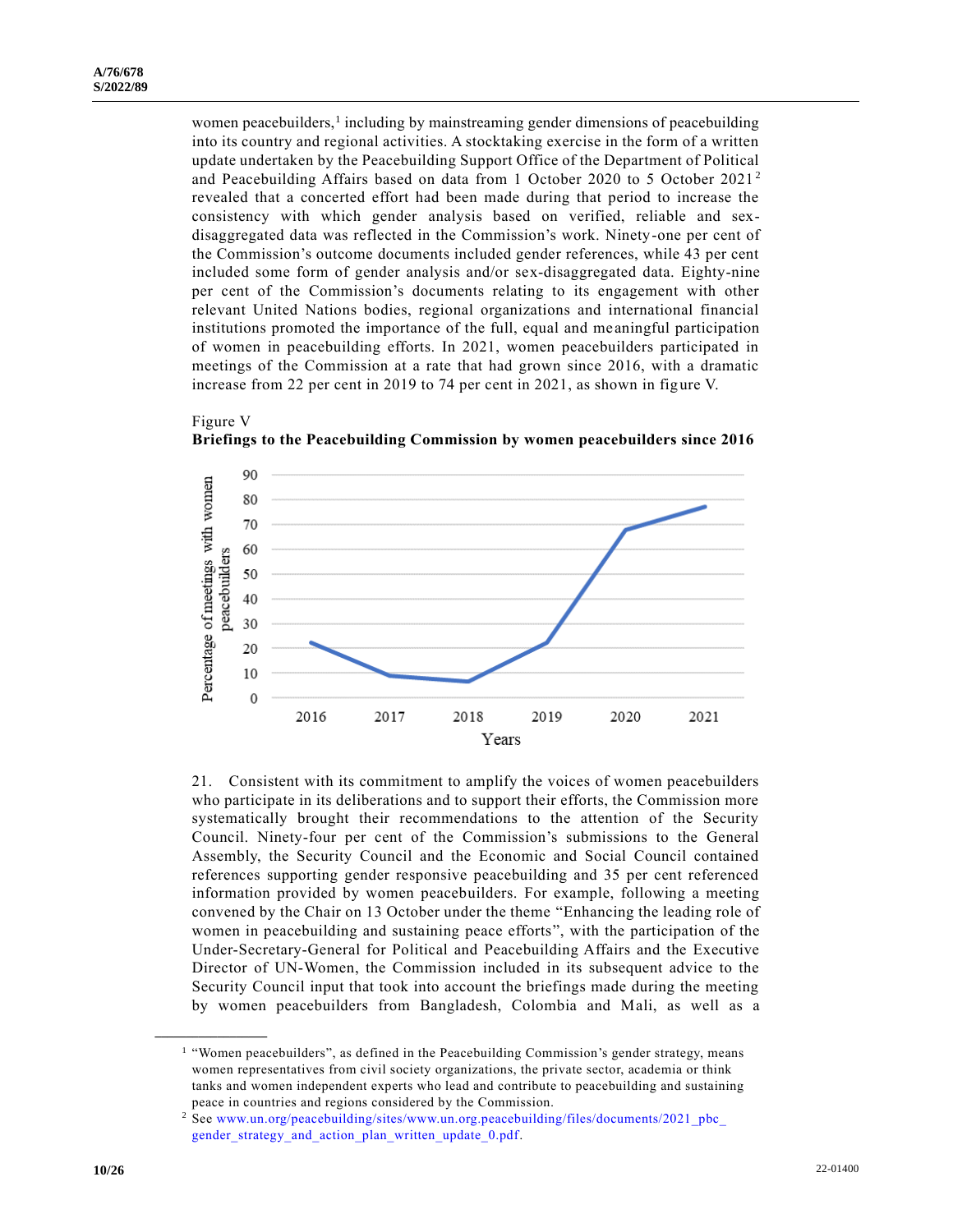representative of the Global Network of Women Peacebuilders, whose presentation pooled together experiences from the Network, the Global Partnership for the Prevention of Armed Conflict, the International Civil Society Action Network, the Kvinna till Kvinna Foundation and the Women's International League for Peace and Freedom. During the meeting, the Commission took stock of efforts to advance the important role of women in peacebuilding and sustaining peace, including the development and implementation of comprehensive national action plans; quotas, where applicable under domestic laws, and other measures to promote the meaningful participation of women in peacebuilding and sustaining peace; protection needs; and adequate and flexible financing for women's organizations.

22. The Commission continued to support the critical role played by young people and youth-led organizations in peacebuilding and sustaining peace. In addition to providing a platform that allows the sharing of experiences and discussions on youth and peace and security, the Commission enhanced its engagement on youth and peacebuilding by holding country-specific meetings with a full or partial focus on the role of youth, in both Burundi and Sierra Leone. On 24 February, the Chair convened a meeting on youth and peace and security to explore ways of further contributing to the implementation of Security Council resolutions [2250 \(2015\),](https://undocs.org/en/S/RES/2250(2015)) [2419 \(2018\)](https://undocs.org/en/S/RES/2419(2018)) and [2535 \(2020\).](https://undocs.org/en/S/RES/2535(2020)) The United Nations Envoy on Youth and the Assistant Secretary-General for Peacebuilding Support briefed the Commission alongside youth representatives from Nigeria and the Philippines, who shared their experiences in peacebuilding. The Commission reiterated the importance of the full, effective and meaningful participation of young women and men in peacebuilding and sustainable development efforts. After the meeting, the Commission issued a press statement underscoring the importance of fostering an enabling and safe environment for youth working on peacebuilding and sustaining peace and reaffirming the principle of national ownership and leadership in peacebuilding. It recognized the support provided by the Peacebuilding Fund, particularly under the Youth Promotion Initiative, and called for adequate, predictable and sustainable financing for youth-led peacebuilding efforts. In preparation for the meeting and in keeping with the Commission's commitment to doing more to mainstream youth considerations into its work, the Commission approved a strategic action plan on youth and peacebuilding, which contains five focus areas to guide and monitor progress made by the Commission in support of the critical role of young women and men in peacebuilding. This resulted in an increase in the percentage of meetings at which young peacebuilders briefed the Commission, from 5.4 per cent in 2020 to 44.4 per cent in 2021.

23. On 22 October, the Secretary-General presented to the Commission his report on Our Common Agenda. His remarks focused on the recommendations contained in his report, highlighting the central role of women and youth, as well as the critical contributions of the Commission and the Peacebuilding Fund in pursuing those recommendations, as appropriate. He stressed the importance of investing in prevention, as well as the need to dedicate additional resources to the work of the Commission and to increase contributions to the Fund to enable both to meet increasing demand. He indicated that he would submit a concrete proposal to the General Assembly with regard to the Fund. Member States welcomed the interactive exchange with the Secretary-General on Our Common Agenda. They exchanged views on ways in which the Commission could contribute to discussions on relevant components of the Agenda, within its mandate, and underscored the importance of ensuring adequate, predictable and sustained financing for peacebuilding and sustaining peace. Member States reiterated their commitment to further strengthening the advisory and bridging role of the Commission to continue to empower women and youth peacebuilders and to keep serving as a platform for global solidarity in response to the complex global crises of the twenty-first century, in line with its mandate.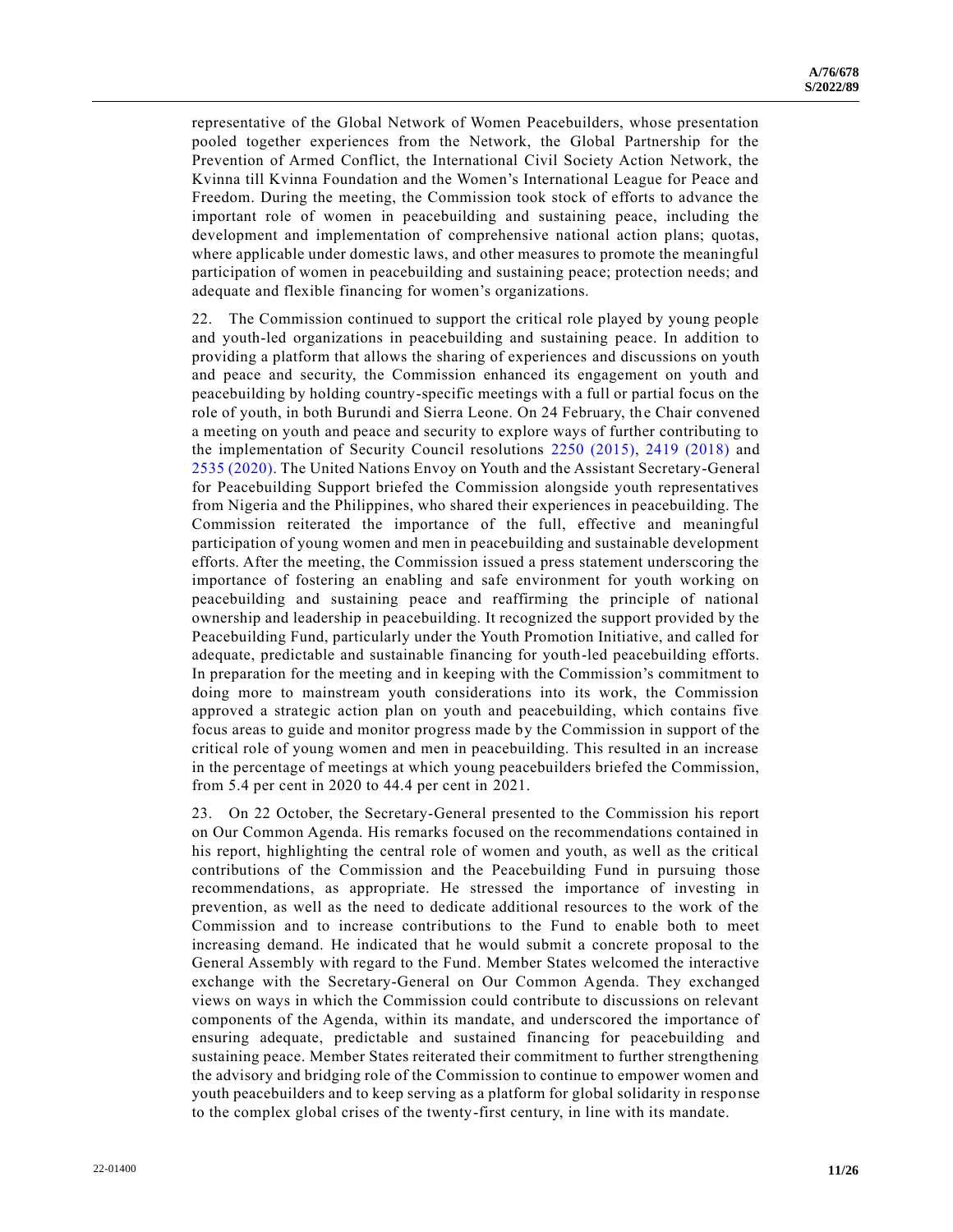24. In 2021, the Commission continued to consider, through its national and regional engagements, the impact of the COVID-19 pandemic on national peacebuilding objectives, including the critical role of women. In addition, the Commission strengthened its collaboration with the Economic and Social Council and the Security Council, with a focus on COVID-19, peacebuilding and sustainable development. The Chair convened an informal-informal interactive dialogue with the President of the Security Council on 10 May on "Addressing root causes of conflict while promoting post-pandemic recovery in Africa" and further advised the Council during its high-level open debate on the same topic on 19 May 2021. In his remarks, the Chair recalled the testimonies since the outset of the pandemic of women peacebuilders from across Africa, who had expressed concerns about the implications of the pandemic on women, including their meaningful participation in peace processes. Drawing on the second edition of the Aswan Forum for Sustainable Peace and Development, held in March, the Chair recognized that the pandemic had exacerbated governance gaps across the African continent, affecting the health, economic and social sectors and causing additional strains on social cohesion, with implications for the peace and security landscape, most notably through exploitation by armed groups and terrorist organizations. He echoed a key takeaway from the Aswan Forum that, in order for efforts related to peacebuilding and sustaining peace to be successful, governments must invest in building effective, accountable and inclusive institutions at the national and local levels while promoting inclusive governance through a whole-of-government approach.

25. On 8 July, the Chair of the Commission briefed the Economic and Social Council at its high-level political forum on sustainable development, highlighting the need to build and safeguard national capacities to fight the pandemic and to maintain attention to long-term peacebuilding and development priorities. In the subsequent ministerial declaration of the forum, ministers and high representatives stressed the importance of enhancing collaboration with the Commission in support of nationally led responses for development and the peacebuilding needs of conflict-affected countries and called for adequate, predictable and sustained financing for peacebuilding and development. Drawing on discussions focusing on African countries at the Economic and Social Council management segment on "African countries emerging from conflict", held on 21 July, the Chair underscored the unprecedented challenges posed by the COVID-19 pandemic in the countries and regions under the consideration of the Commission and called for stronger support for African Union-led post-conflict reconstruction and development efforts, including the African Union Centre for Post-Conflict Reconstruction and Development.

26. The collaboration between the Economic and Social Council and the Commission culminated with the organization of the annual joint meeting of the two bodies on 15 December under the theme "Promoting durable peace and sustainable development in the context of recovery from COVID-19", with the participation of the Deputy Secretary-General of the United Nations, a Deputy Managing Director of IMF, the World Bank Managing Director of Operations and private sector representatives from Colombia, the Democratic Republic of Congo and Mali. In a statement issued after the meeting, Member States expressed concern about the continued negative impact of the COVID-19 pandemic, rising poverty and inequality, food insecurity, persistent armed conflicts and terrorism on efforts to build and sustain peace and implement the 2030 Agenda for Sustainable Development. They recognized the importance of the full and meaningful participation of women and the role of youth in peacebuilding and called for more action to promote vaccine equity and increase financing. They stressed the role of United Nations system-wide coherence, international solidarity and South-South and triangular cooperation in addressing challenges related to COVID-19 and advancing the long-term goals of economic recovery, peacebuilding and sustaining peace, while protecting the planet.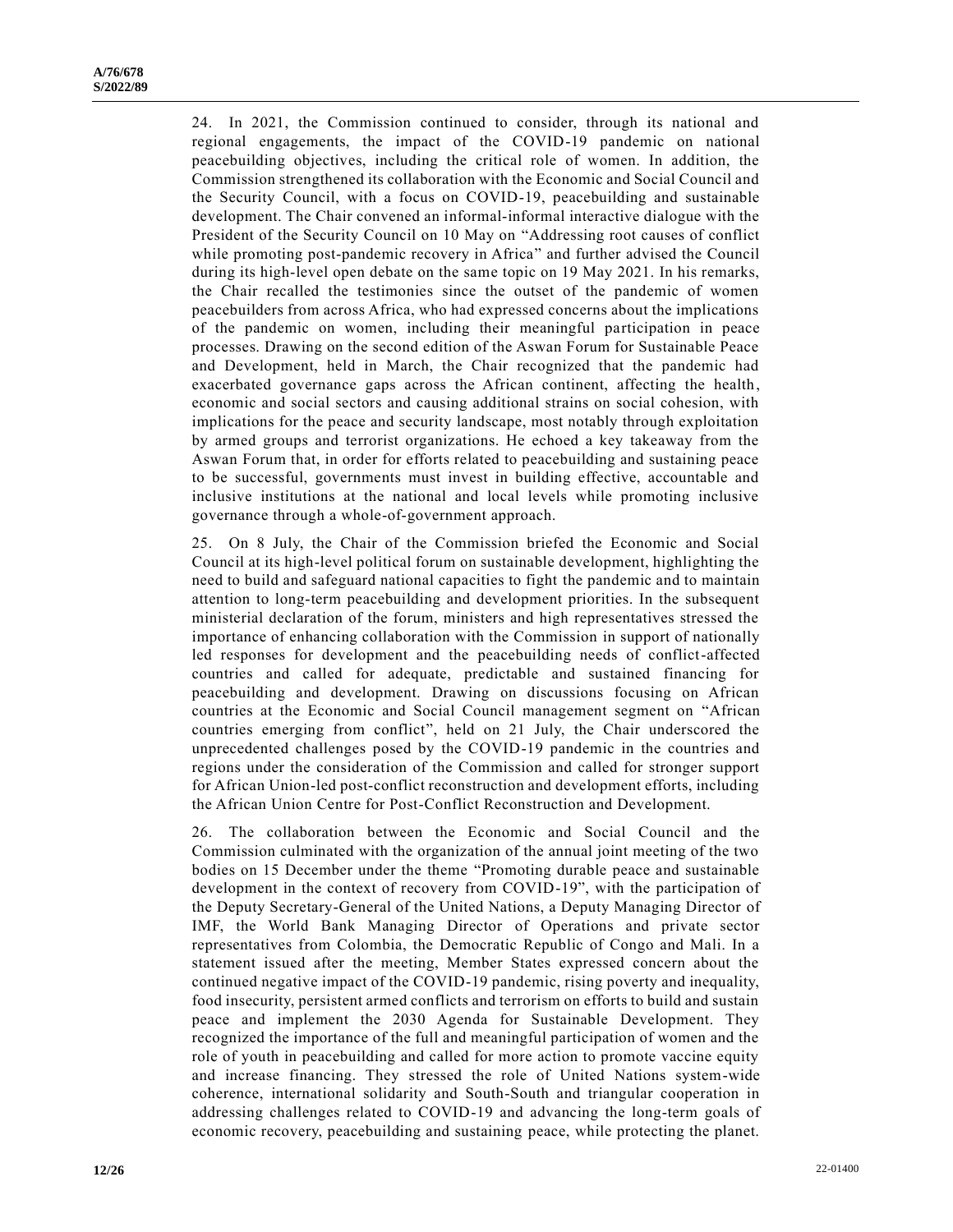They called for enhanced partnerships with all relevant stakeholders, including regional and subregional organizations and international and regional financial and development institutions.

27. In their 2020 resolutions on peacebuilding and sustaining peace, the General Assembly, in its resolution [75/201,](https://undocs.org/en/A/RES/75/201) and the Security Council, in its resolution [2558](https://undocs.org/en/S/RES/2558(2020))  [\(2020\),](https://undocs.org/en/S/RES/2558(2020)) noted that peacebuilding financing remained a critical challenge, and called for a high-level meeting of the Assembly at the seventy-sixth session to advance, explore and consider options for ensuring adequate, predictable and sustained financing for peacebuilding, affirming a commitment to pursuing action-oriented outcomes. They also invited the Commission to present inputs in advance for Member States' consideration and discussion at that meeting. In response, the Commission delved into peacebuilding financing issues as they pertain to its country, regional and thematic engagements. These discussions recognized the centrality of national ownership and leadership and the need for adequate and flexible funding, including for grass-roots peacebuilding initiatives, in particular those led by women and youth. The Commission also held expert-level discussions on the status of the relevant options contained in the 2018, 2019 and 2020 reports of the Secretary-General on peacebuilding and sustaining peace [\(A/72/707-S/2018/43,](https://undocs.org/en/A/72/707) [A/73/890-S/2019/448](https://undocs.org/en/A/73/890) and [A/74/976-S/2020/773,](https://undocs.org/en/A/74/976) respectively). In addition, the Chair represented the Commission in, or brought to its attention information about, a series of events led by Member States and civil society organizations with a focus on peacebuilding financing, including the high-level round table on innovative finance for peace, hosted by Colombia and Germany on 18 May; the high-level panel on financing for peacebuilding in peacekeeping and transition contexts, organized by Egypt and the Cairo International Centre for Conflict Resolution, Peacekeeping and Peacebuilding on 28 October; the high-level discussion on good peacebuilding financing at the 2021 Stockholm Forum on Peace and Development, held on 5 May; the high-level roundtable dialogue on feminist solutions for impactful financing for peacebuilding, hosted by civil society organizations and UN-Women, in partnership with Ireland and Mexico, on 8 November; and the high-level multi-stakeholder interactive dialogue on the private sector's contribution to peacebuilding, hosted by South Africa and the Institute for Security Studies on 23 November.

28. The Commission's work in this area throughout the year culminated with its annual session on 29 November under the theme "Financing for peacebuilding". Following opening remarks by the Chair of the Commission, the President of the General Assembly and the Under-Secretary-General for Political and Peacebuilding Affairs, as well as representatives of AfDB, the World Bank and the private sector, an interactive dialogue, co-moderated by the Chair and the President of the United Nations Foundation, focused on progress and challenges since the Secretary-General's initial call a few years earlier for a "quantum leap" in peacebuilding financing. Member States encouraged continuing efforts to enhance United Nations coherence, building on improvements following the recent peace and development reforms. Some Commission members highlighted the need to ensure a peacebuilding lens in United Nations development and humanitarian assistance and to build stronger partnerships with relevant actors, including multilateral financial institutions, while others called for an expansion of the donor base and more innovative peacebuilding financing tools, including by further exploring blended funding mechanisms, recognizing the potential to bring more sustainable forms of funding to peacebuilding. They also called for South-South and triangular cooperation, as well as sustainable local private investment. Member States stressed the important role of peacekeepers in advancing peacebuilding in complementarity with United Nations country teams, in particular in transition contexts. They recognized the risk-tolerant and catalytic effect of the Peacebuilding Fund, and some made announcements of additional voluntary contributions. They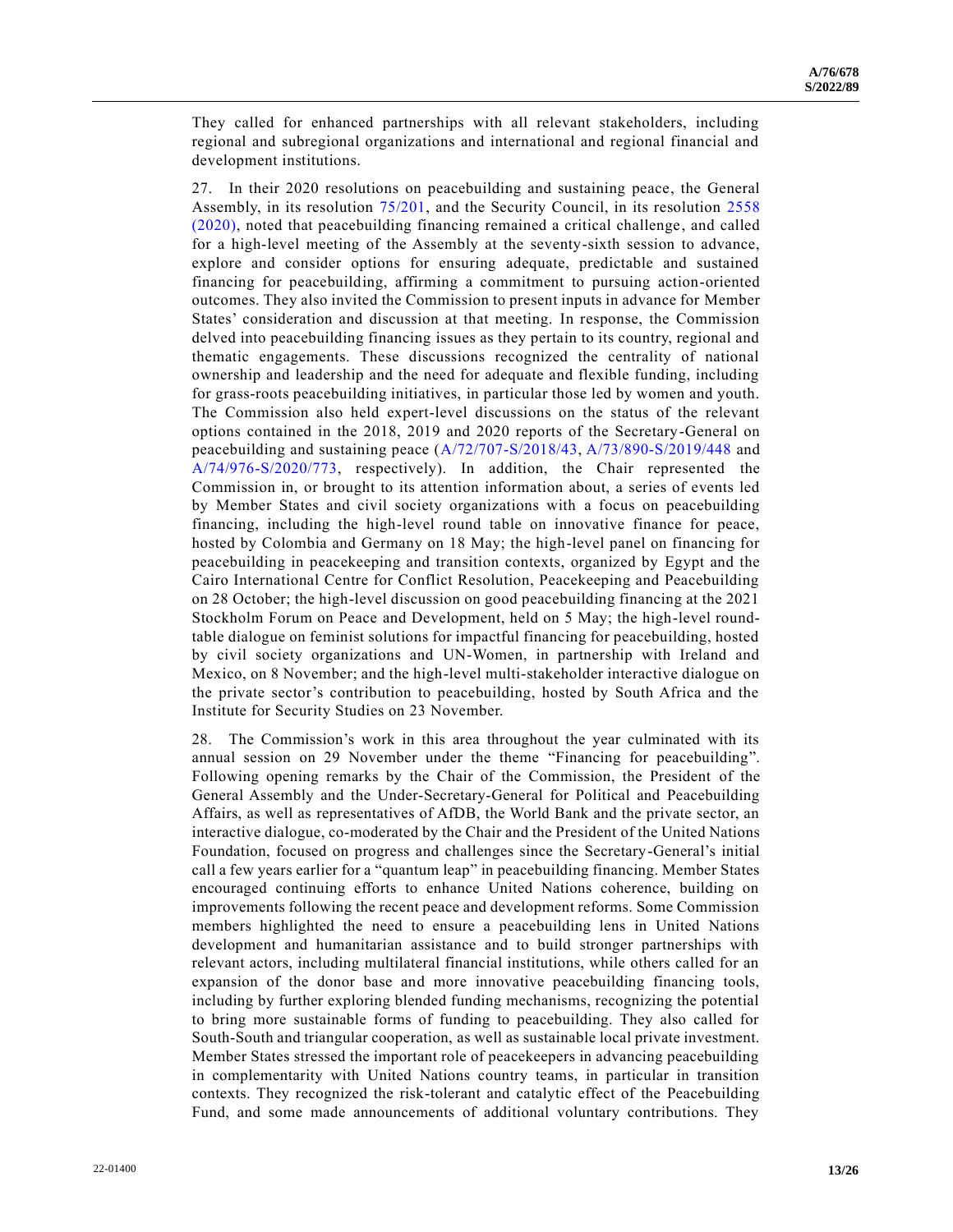acknowledged the importance of adequate, predictable and sustained financing for peacebuilding, including through additional contributions to the Fund.

29. On 15 June, the Commission held a meeting to discuss the contributions of peacekeeping to peacebuilding and sustaining peace, guided by statements of the President of the Security Council [\(S/PRST/2017/27](https://undocs.org/en/S/PRST/2017/27) and [S/PRST/2018/20\)](https://undocs.org/en/S/PRST/2018/20) which called for stronger synergies between peacebuilding and peacekeeping and greater collaboration between the Commission and the Council, in particular when the latter considered missions' mandates. After briefings by the Under-Secretary-General for Peace Operations, the Special Representative of the Secretary-General for the Democratic Republic of Congo and a World Bank representative, Commission members underlined the importance of peacekeeping operations as critical instruments in assisting host countries to develop peacebuilding capacities and welcomed the emphasis that the next phase of Action for Peacekeeping placed on further strengthening the peacebuilding aspects of peacekeeping operations and working more closely with development partners. The Commission noted that peacekeeping operations and their security presence enabled the work of other peacebuilding actors and provided political focus on peacebuilding goals and tasks that helped address the root causes of conflict. In a press statement issued after the meeting, the Commission acknowledged the importance of the transition in the Democratic Republic of the Congo and stressed that partnerships were essential to support the implementation of the joint strategy on the progressive and phased drawdown of the United Nations Organization Stabilization Mission in the Democratic Republic of the Congo and to best support the Government's stabilization and peacebuilding priorities, including disarmament, demobilization and reintegration and security sector reform efforts. The Commission encouraged further joint United Nations and World Bank assessments and programming in support of nationally defined peacebuilding and development priorities, in particular in transition settings, and recognized the critical contribution of the Peacebuilding Fund in that area.

30. The Chair conveyed the main elements that emerged from that meeting to the Security Council during its open debate on United Nations transitions on 8 September. He emphasized that strong partnerships and appropriate financing mechanisms wer e key to ensuring smooth transitions and avoiding relapses into conflict. In its resolution [2594 \(2021\),](https://undocs.org/en/S/RES/2594(2021)) which was adopted following the open debate, the Council strongly encouraged the Commission to facilitate the development of joint objectives and priorities prior to transitions and, in that connection, requested the Secretary - General to liaise with the Commission in advance of relevant reporting to the Council, with a view to facilitating the provision of complementary and timely advice from the Commission to the Council.

31. On 7 December, the Commission discussed the contributions of disarmament, demobilization and reintegration and security sector reform to peacebuilding and sustaining peace. The Assistant Secretary-General for Rule of Law and Security Institutions gave an overview of related United Nations assistance, stressing the need for stronger political engagement, coordination and partnerships. Following presentations by the Minister/Cabinet Director of the Presidency of Côte d'Ivoire and the National Coordinator of the Disarmament, Demobilization, Community Recovery and Stabilization Programme of the Democratic Republic of the Congo, the Commission stressed that such reform should respect each country's unique context. The Commission acknowledged the reasoning behind the decision of the Government of the Democratic Republic of the Congo to address disarmament, demobilization and reintegration and security sector reform as separate matters and took note of the fact that the disarmament, demobilization and reintegration process in Côte d'Ivoire was a key component of the Government's security sector reform strategy. The Commission expressed support for efforts to ensure adequate, predictable and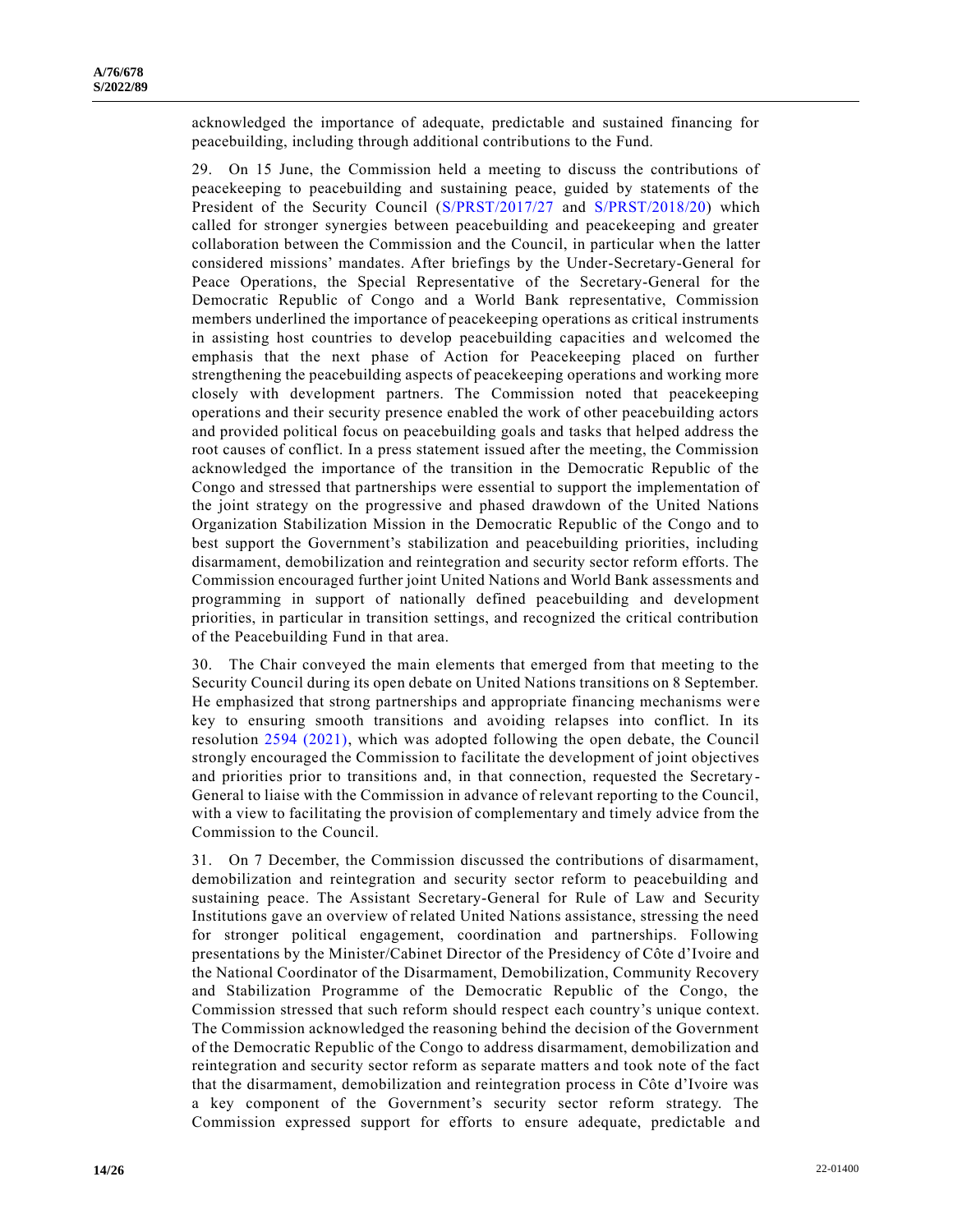sustained financing for disarmament, demobilization and reintegration and security sector reform processes, so that they could effectively contribute to peacebuilding. The Commission welcomed the security sector reform programme of the Department of Peace Operations, the United Nations Development Programme (UNDP) and the World Bank, funded by the Humanitarian-Development-Peacebuilding and Partnership Facility of the Peacebuilding Support Office, and encouraged continuous action to strengthen partnerships. Commission members expressed interest in discussing the recommendations contained in two forthcoming reports of the Secretary-General to the Security Council on disarmament, demobilization and reintegration and security sector reform.

32. In 2021, the Commission continued to place emphasis on supporting nationally owned institution-building efforts. On 17 May, the Chair convened a meeting on building and sustaining peace through institutions, with briefings from the UNDP Administrator; the Presidential Counsellor for Stabilization and Consolidation of Colombia; the Chief Executive Officer of the non-governmental organization Pratham, based in India; the President of the High Authority for Peace Consolidation in the Niger; and the General Secretary of the Group of Seven Plus  $(g7+)$ . In a press statement issued following the meeting, the Commission expressed concern about challenges in implementing the Sustainable Development Goals and preserving hardwon peacebuilding gains due to the impacts of the COVID-19 pandemic, which was exacerbating existing grievances and inequalities and eroding social cohesion and peace. The Commission reiterated that nationally owned and led efforts to build effective, accountable, inclusive and responsive institutions were critical to reduce vulnerability, strengthen the social contract, protect and empower people, including women and youth, and foster trust in society. It called for adequate, predictable and innovative financing for institution- and capacity-building, including stronger partnerships with the private sector. It also called for bold new mechanisms to help countries address crippling debt, which had been sharply worsened by the pandemic. The Commission reiterated its commitment to continue supporting institution building in the countries under its consideration, including through the sharing of good practices, lessons learned and innovative approaches and solutions. South-South and triangular cooperation was recognized as a valuable approach in that regard. At the invitation of the Committee of Experts on Public Administration, which supports the work of the Economic and Social Council in the areas of public administration and governance, the Chair briefed on 15 April under the theme "Building strong institutions for sustainable development in conflict-affected countries". In his remarks, the Chair recalled that institution-building had been at the heart of the Commission's raison d'être since its establishment in 2005. He stated that the COVID-19 pandemic had highlighted the need for more concerted efforts to advance inclusive and gender-responsive institution-building in conflict-affected countries.

33. The Commission continued to support the role of South-South and triangular cooperation throughout its country, regional and thematic engagements. Through engagement with a diverse set of non-United Nations briefers from countries under its consideration and across the global South, including national Governments, multilateral, regional and financial institutions and grass-roots women's and youth organizations, the Commission provided a unique platform for the promotion of South-South and triangular cooperation. Drawing upon the Commission's experience, in a first-time briefing to the High-level Committee of the General Assembly on South-South cooperation on 1 June, the Chair underscored the importance of leveraging South-South cooperation, one of the fastest growing forms of bilateral and multilateral cooperation. He highlighted that the Commission, with its unique composition and its advisory, bridging and convening roles, was well positioned to explore ways of supporting the role of South-South and triangular cooperation in peacebuilding and sustaining peace.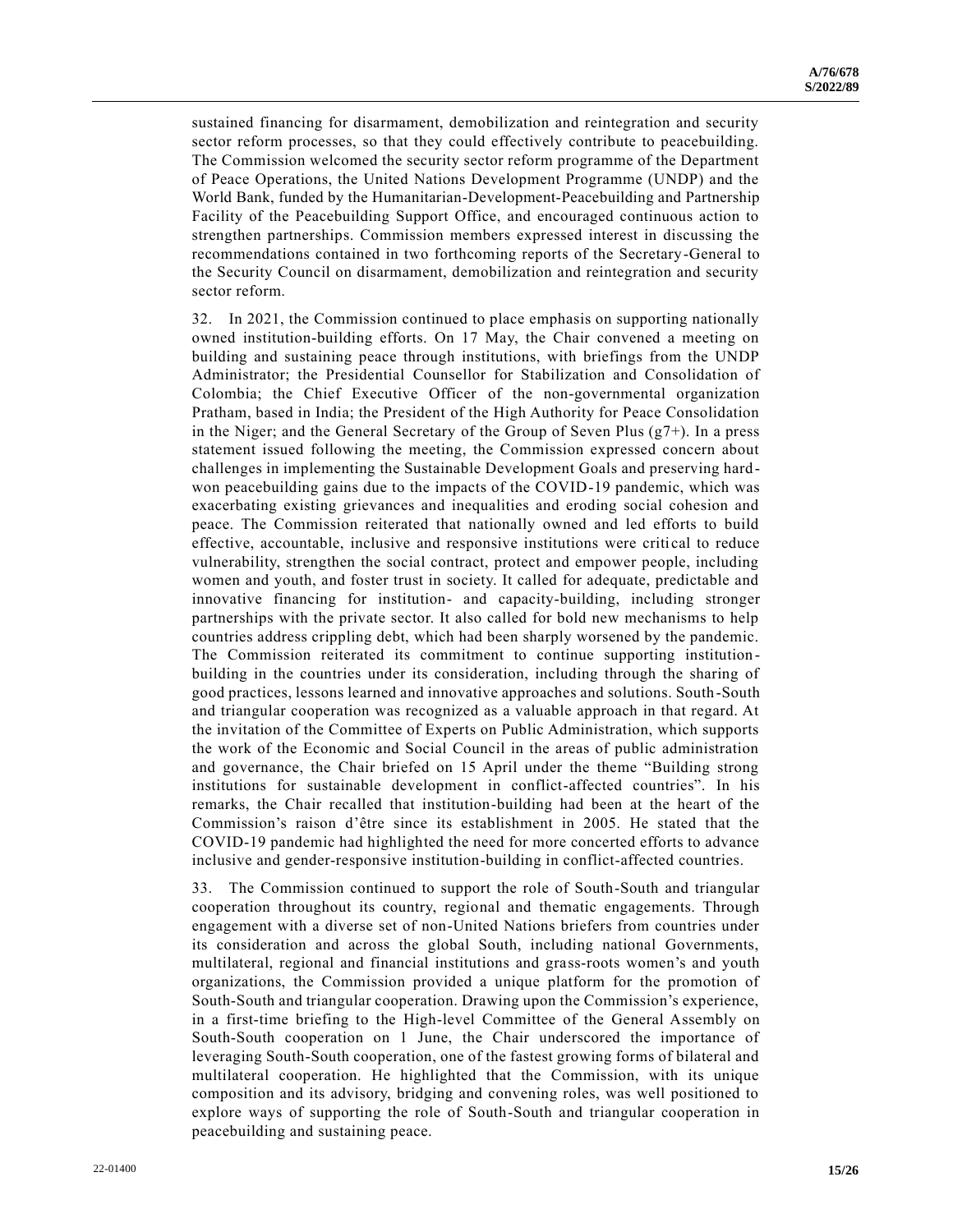## **III. Towards a more flexible and effective Peacebuilding Commission**

## **A. Advisory and bridging role of the Commission**

34. During its fifteenth session, the Commission continued to enhance its advisory and bridging role with respect to the General Assembly and the Security Council and its bridging role between the Assembly, the Security Council and the Economic and Social Council. In addition to having an informal coordinator for the Commission's relations with the Security Council, the Commission designated for the first time an informal coordinator to liaise with the General Assembly. In 2021, the Commission provided advice to the Assembly and the Council a total of four and nine times, respectively, through letters and formal briefings to meetings and informal interactive dialogues on country-specific and thematic issues (see sect. II). The Commission made three submissions to the Economic and Social Council focused on the countries and regions under consideration by the Commission as described above.

35. In fulfilling its advisory role, on 14 May 2021 the Commission advised the General Assembly for the first time on the agenda item on the causes of conflict and the promotion of durable peace and sustainable development in Africa, in order to strengthen the peacebuilding perspective during the Assembly's consideration of this agenda item. In return, the Assembly, in its resolution [75/327,](https://undocs.org/en/A/RES/75/327) took note of that advice and encouraged the Commission to continue that good practice with a view to enhancing cooperation and synergies in support of addressing root causes of conflict in Africa. The Chair also briefed for the first time the Ad Hoc Working Group of the Security Council on Conflict Prevention and Resolution in Africa on 28 August 2021, on "Implementation of the Secretary-General's reports on causes of conflict and the promotion of durable peace and sustainable development in Africa: the peace, security and development nexus".

36. The Commission recalls the General Assembly and Security Council resolutions on peacebuilding and sustaining peace, in which they reaffirmed Security Council resolution [1645 \(2005\),](https://undocs.org/en/S/RES/1645(2005)) including the main purposes of the Commission as an intergovernmental advisory body, and stressed the importance of the Commission, inter alia, promoting an integrated, strategic and coherent approach to peacebuilding, noting that security, development and human rights were closely interlinked and mutually reinforcing, and serving a bridging role among the principal organs and relevant entities of the United Nations by sharing advice on peacebuilding needs and priorities, in line with the respective competencies and responsibilities of those bodies.

37. On 15 October, the Chair of the Commission delivered remarks at the Security Council Arria formula meeting on Haiti. The discussion focused on pan-African pathways and support for national dialogue and reconciliation. In his remarks, the Chair shared perspectives based on the role and contributions of the Commission in other contexts that benefited from inclusive approaches to national reconciliation and sustaining peace.

38. The Commission received invitations from other United Nations and non-United Nations bodies to brief on its peacebuilding work.

## **B. Promoting United Nations system-wide coherence**

39. In 2021, Special Representatives or Special Envoys and Deputy Special Representatives of the Secretary-General comprised nearly one third of all United Nations briefers at the Commission's meetings (see figure VI), demonstrating the value that the Commission places on hearing leadership voices from the field. The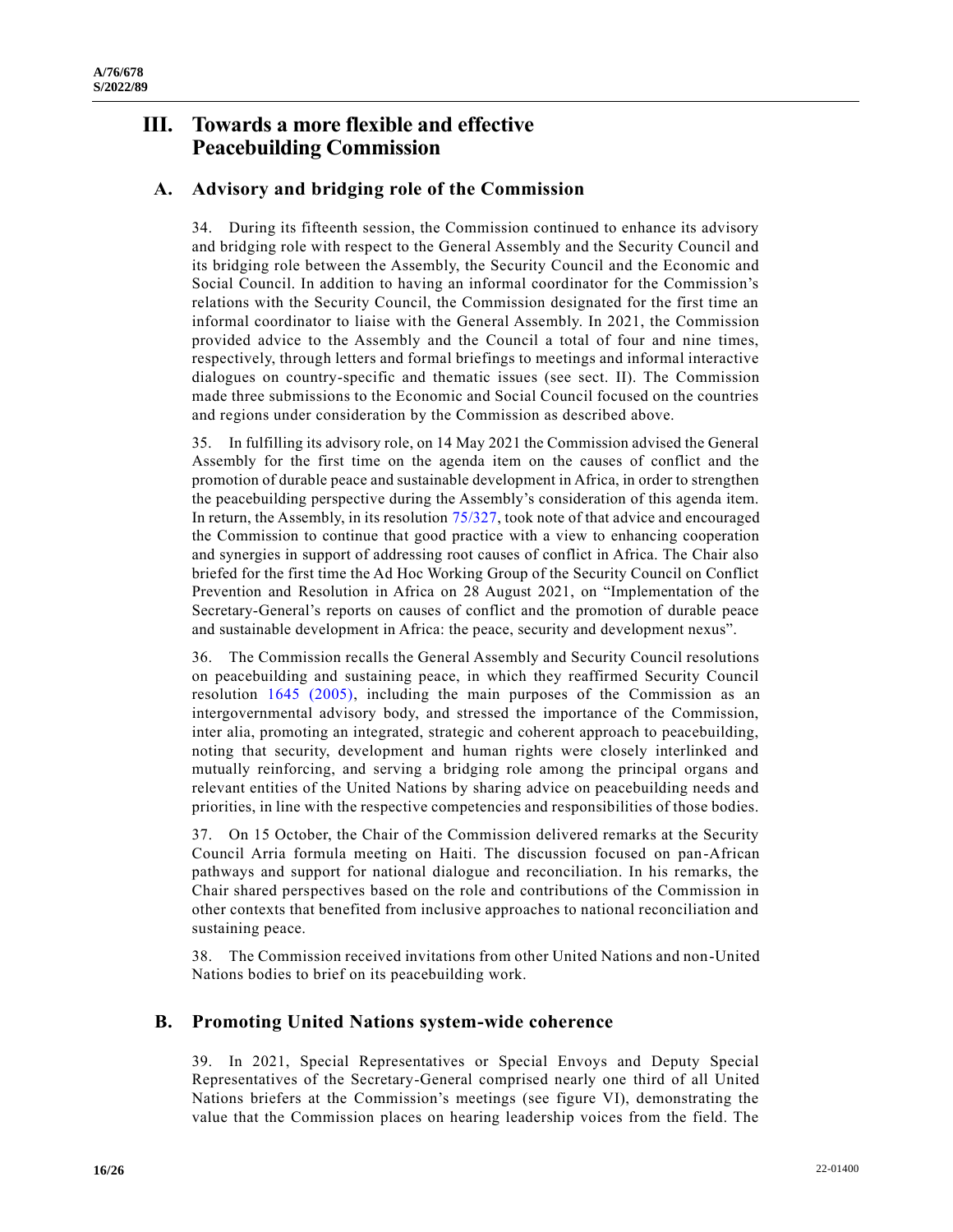percentage of Resident Coordinators, Humanitarian Coordinators or Resident Representatives briefing the Commission increased from 3.6 per cent in 2020 to 17.6 per cent in 2021, indicating that the Commission is an increasingly important platform for development-focused discussions for conflict-affected countries and regions, based on national priorities. More frequent briefings from Resident Coordinators helped to enhance understanding on the important role of United Nations common country analyses and United Nations Sustainable Development Cooperation Frameworks in support of national peacebuilding priorities.

#### Figure VI

## **United Nations briefers at Peacebuilding Commission meetings in 2021**



*Abbreviations*: DPO-DPPA, Department of Peace Operations-Department of Political and Peacebuilding Affairs; OCHA, Office for the Coordination of Humanitarian Affairs; PBSO, Peacebuilding Support Office; RC/HC/RR, resident coordinators/humanitarian coordinators/ resident representatives; SG/DSG/EOSG, Secretary-General/Deputy Secretary-General/ Executive Office of the Secretary-General; SESGs/SRSGs/DSRSGs, Special Envoys of the Secretary-General/Special Representatives of the Secretary-General/Deputy Special Representatives of the Secretary-General; UNDP, United Nations Development Programme; UNODC, United Nations Office on Drugs and Crime; UN-Women, United Nations Entity for Gender Equality and the Empowerment of Women.

## **C. Fostering partnerships**

40. In 2021, the Commission solidified the trend of increased engagement with partners outside the United Nations, as shown in figure VII, with non-United Nations briefers comprising 67 per cent of all briefers at the Commission's meetings.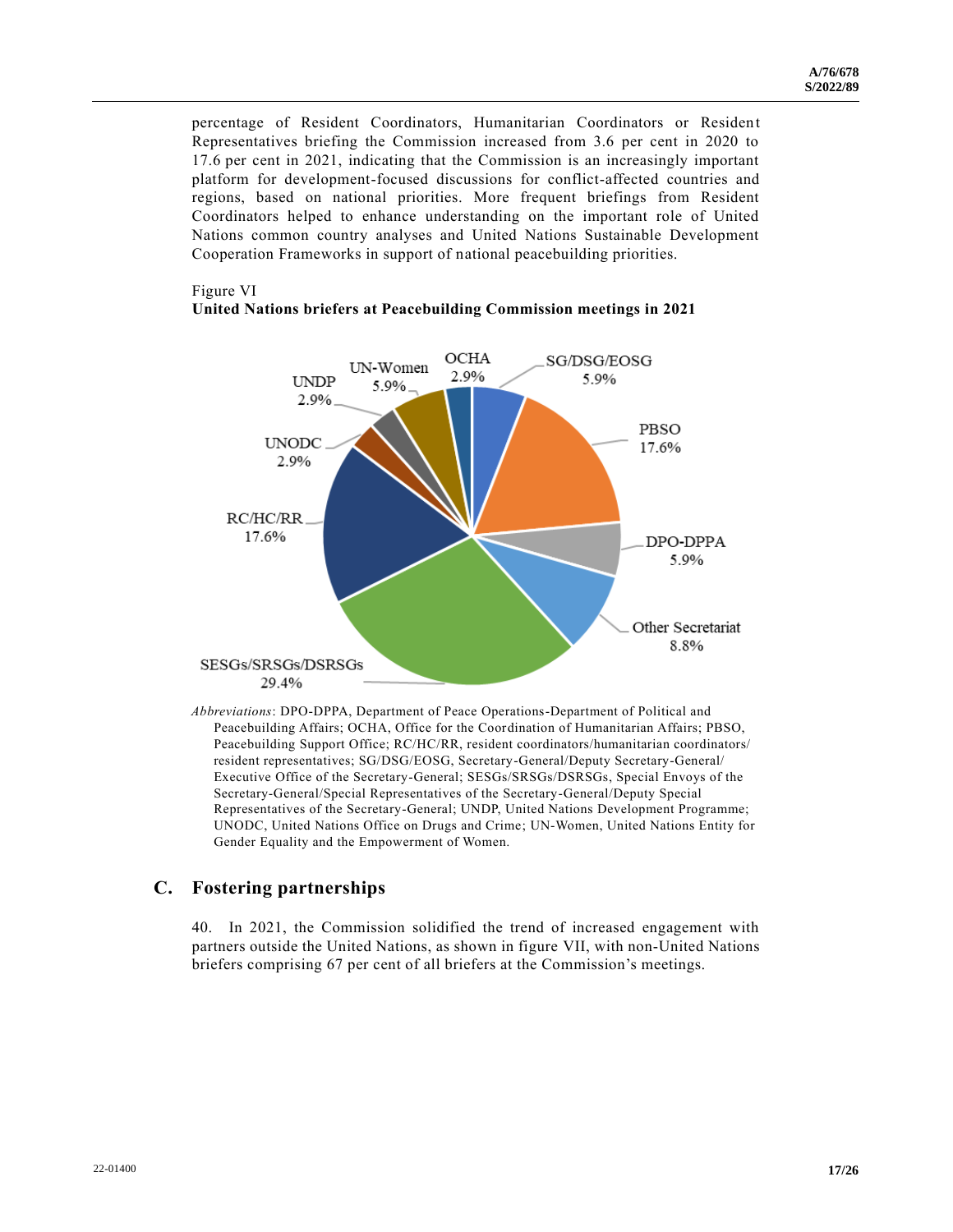



41. In 2021, non-United Nations partners that provided briefings at Commission meetings (as shown in figure VIII) included national and local government officials; regional and subregional organizations, including the African Union, ECOWAS, ECCAS, the European Union, the G5 Sahel and the Gulf of Guinea Commission; civil society organizations; international financial institutions (AfDB, IMF and World Bank); and private sector companies. The General Secretary of the g7+ was invited for the first time to contribute to the Commission's work, during a meeting on institutionbuilding. Representatives of academia and think tanks and independent experts also provided briefings at meetings (represented as "other" in figure VIII below).

### Figure VIII

**Types of non-United Nations briefers at Peacebuilding Commission meetings in 2021, as a percentage of total non-United Nations briefers** 



42. The Commission engaged for the first time with the World Trade Organization (WTO). On 25 March, the Chair of the Commission participated in the inaugural meeting of the Trade for Peace Network, which was launched by WTO as a platform for exchange among relevant stakeholders to explore areas of collaboration and actions, within their respective mandates, to support conflict-affected States associated with WTO accession and promote the multilateral trading system as a pathway to sustainable peace, development and economic well-being.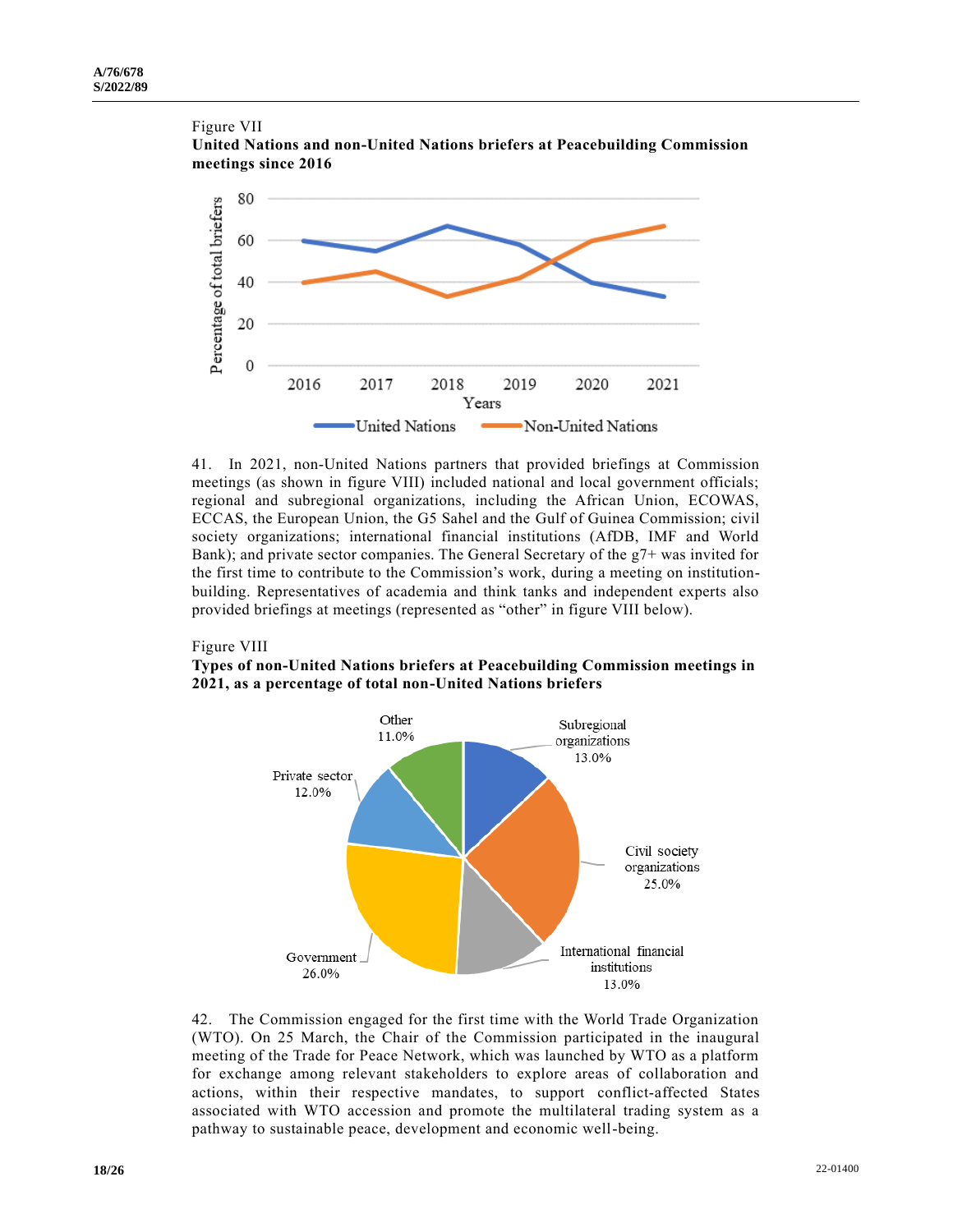43. After years of encouraging and tracking support for joint United Nations-World Bank risk assessment and analysis, on 16 July, the Commission convened a meeting on macroeconomic responses to conflict settings, with a briefing by IMF on its first strategy for fragile and conflict-affected States. Member States welcomed the Fund's focus on working with partners in peacebuilding settings and recognized that more efforts were needed to strengthen cooperation and partnerships between the United Nations and the Bretton Woods institutions, in particular at a time when the COVID-19 pandemic was becoming an economic crisis in many countries.

44. African Union representatives continued to participate in country-specific, regional and thematic Commission discussions and made interventions both as panellists and from the floor. On 11 November, the Peace and Security Council of the African Union and the Commission held their 4th informal consultative meeting during the African Union Post-Conflict Reconstruction and Development Awareness Week. The meeting focused on peacebuilding support for political transitions currently ongoing in Africa. In a subsequent joint press statement, Council and Commission members stressed the importance of comprehensive, coordinated and phased approaches to peacebuilding activities in Africa during transitions, taking in to account countries' short- and long-term needs and the full and effective participation of women, while noting with concern the trend of relapsing transitions across the continent. They welcomed the establishment of the African Union Centre for Post-Conflict Reconstruction and Development and the planned meeting on climate security of the African Union Peace and Security Council. They called for more frequent exchanges between the two intergovernmental bodies and a strategic alignment of their programmes of work.

45. Given that one of the main purposes of the Commission is to bring together all relevant actors, in particular national stakeholders, in 2021 the Commission continued to encourage the important contribution of civil society, including the private sector, to all stages of peacebuilding and sustaining peace, resulting in an increased rate of participation by representatives of civil society and the private sector at its meetings. As is shown in figures IX and X below, the percentage of Commission meetings that included civil society briefers increased from 51 per cent in 2020 to 63 per cent in 2021, while the percentage of Commission meetings with private sector participation increased from 19 per cent in 2020 to nearly 30 per cent in 2021.

### Figure IX



## **Peacebuilding Commission meetings with briefings by civil society representatives since 2016**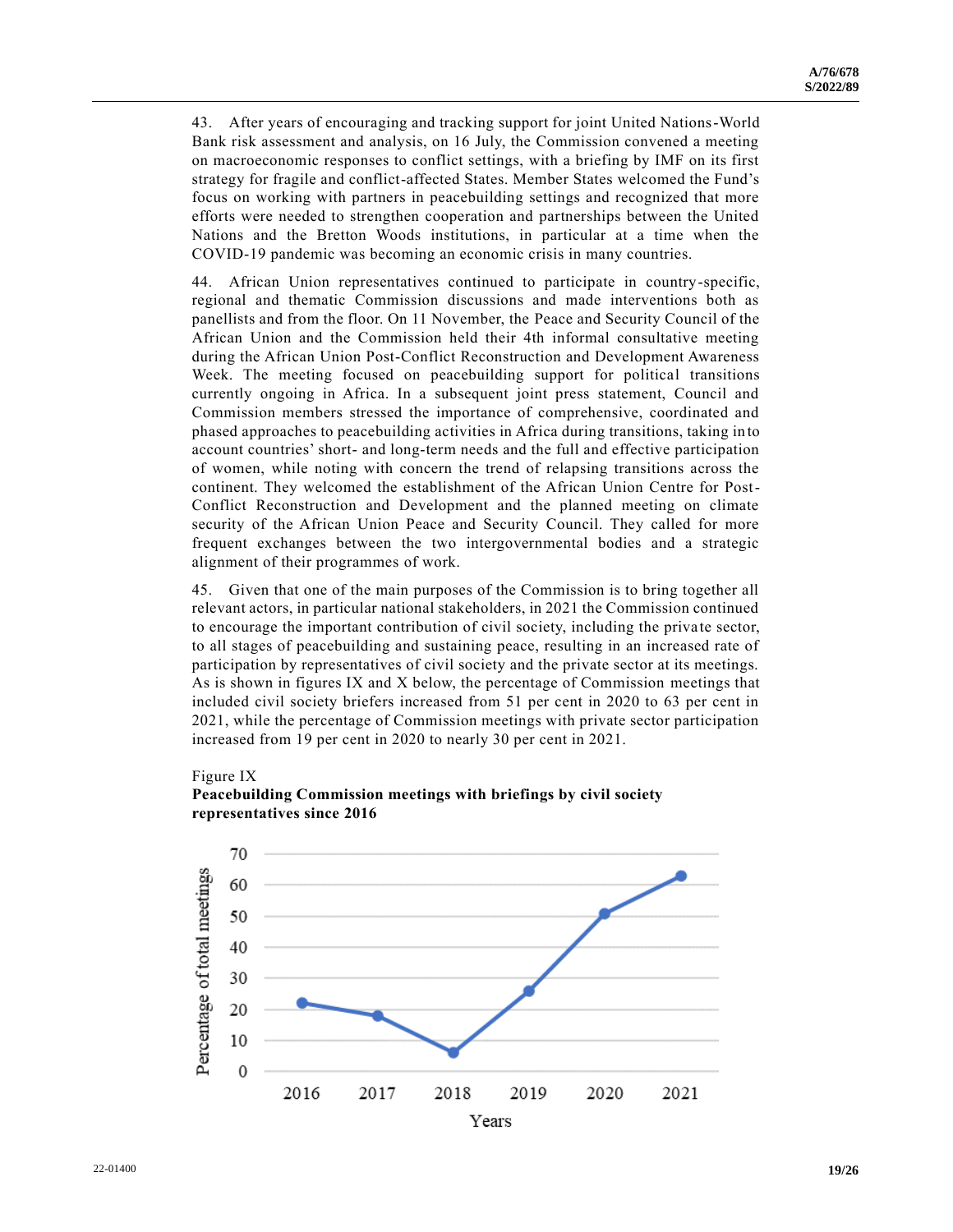

# Figure X

## **D. Strengthening synergies between the Peacebuilding Commission and the Peacebuilding Fund**

46. In 2021, the Peacebuilding Support Office continued to share with the Commission background materials and updates on the Peacebuilding Fund's programmatic activities as those pertained the Commission's country, regional and thematic engagements. The Chair also convened a dedicated meeting on 28 July on the work of the Fund, with a briefing from the Assistant Secretary-General for Peacebuilding Support. The regular sharing of information enabled the Commission to continue to follow closely the agile positioning of the Fund in response to the impact of the COVID-19 pandemic on peacebuilding and sustaining peace in different contexts. In addition to keeping the Commission abreast of the evolution of the Fund's portfolio in specific countries or areas of work, in 2021 the Peacebuilding Support Office brought to the attention of the Commission findings of the Fund's assessments and evaluations, including a thematic review on gender-responsive peacebuilding covering the 2015–2020 period, an assessment of initiatives in Liberia on gender equality and the empowerment of women since 2013 and a mapping on mental health and psychosocial support. The Commission welcomes the Secretary-General's invitations to countries that are eligible for the Fund's Peacebuilding Recovery Facility to bring their peacebuilding priorities to the Commission's attention and encourages the continuation of this good practice.

## **E. Rules of procedure and working methods of the Peacebuilding Commission**

47. The Commission continued the review of its provisional rules of procedure and working methods initiated during its tenth session, in order to make its work more flexible and effective. In that connection, the Commission, building on the recommendations contained in the annex to its report on its fourteenth session [\(A/75/747-S/2021/139\)](https://undocs.org/en/A/75/747), convened a number of expert-level consultations that culminated in the annex to the present report.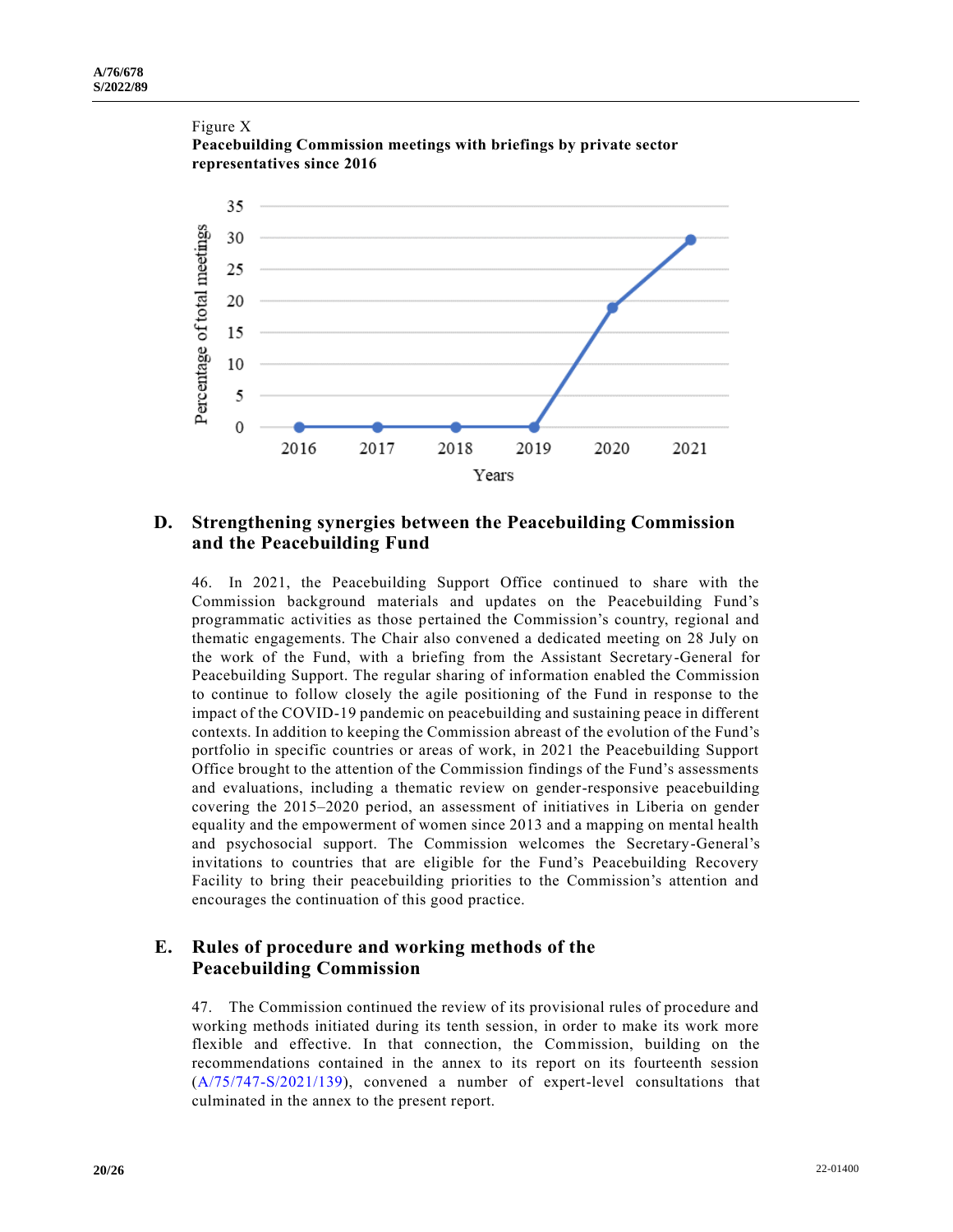48. The Chair of the Commission initiated a practice of sharing a report on his activities on a regular basis, in the spirit of inclusivity and transparency, to keep the members of the Commission apprised of actions undertaken to fulfil the Commission's mandate and priorities.

## **IV. Forward-looking agenda**

49. Pending follow-up requests by concerned Member States and the availability of the resources required within the Peacebuilding Support Office to meet increasing demand, the Commission is expected to engage during its sixteenth session in support of peacebuilding efforts in at least 15 country and regional contexts. These shall be detailed in the Commission's 2022 programme of work which, once approved, can be shared with the General Assembly and the Security Council to enhance the predictability of the Commission's calendar. The next session will present new opportunities for the Commission to continue implementing relevant resolutio ns and commitments on peacebuilding and sustaining peace, with a view to enhancing its support to the countries under its consideration, including by further improving its advisory, bridging and convening roles. In relation to its advisory role, the Commission will continue to provide timely and targeted input and advice to the Assembly and the Council to consistently inform relevant deliberations of the two bodies, drawing on the Commission's country, regional and thematic engagements. In relation to its bridging role, the Commission will continue to foster greater coherence in the United Nations system, including between the Assembly, the Security Council and the Economic and Social Council. In this connection, the Commission will continue its collaboration with the Economic and Social Council in the areas of peacebuilding and development. In relation to its convening role, the Commission will further explore ways to foster stronger partnerships with regional and subregional organizations, international financial institutions, civil society organizations and the private sector, with a focus on coherent support to conflict-affected countries. The Commission will continue to be guided by and to report progress in the implementation of its gender strategy and action plan, as well as its strategic action plan for youth and peacebuilding. In this respect, the Commission will continue to use its convening and advisory role to provide a platform for women peacebuilders and youth representatives from different contexts to share their experiences. The Commission takes note of the additional resources that are required to meet increasing demand for country and regional engagements.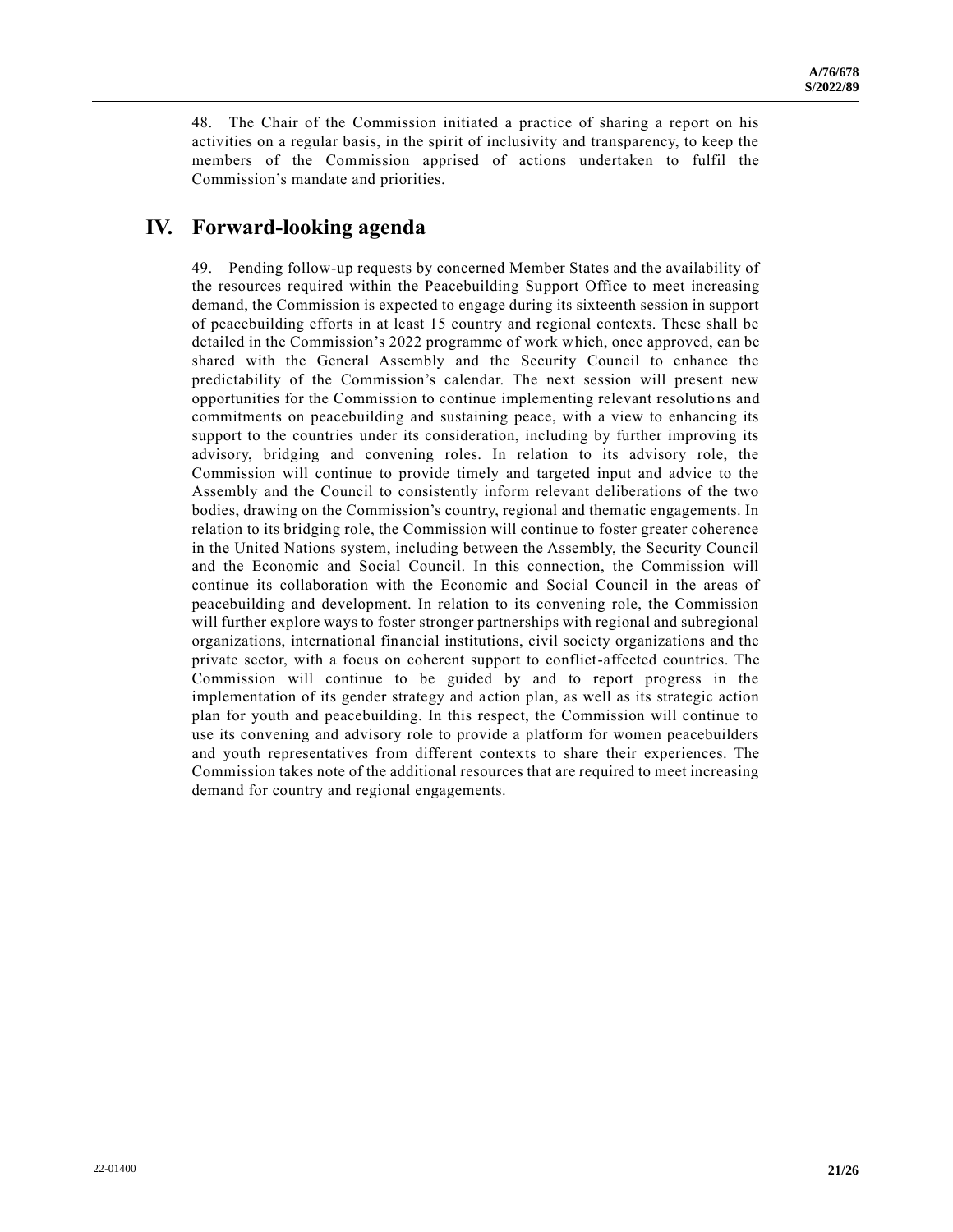### **Annex**

## **Working methods of the Peacebuilding Commission**

This annex contains recommendations whose objectives and outcomes have been established as good practices, and that can be addressed through an informal process. These recommendations are accompanied by relevant examples. It also includes additional action areas whose implementation can contribute to the efficiency and flexibility of the Commission. The Commission can implement all of these actions without the need to amend its provisional rules of procedure and within the mandate of the founding resolutions of the Commission, General Assembly resolution [60/180](https://undocs.org/en/A/RES/60/180) and Security Council resolution [1645 \(2005\),](https://undocs.org/en/S/RES/1645(2005)) as well as Assembly resolution [70/262](https://undocs.org/en/A/RES/70/262) and Council resolution [2282 \(2016\).](https://undocs.org/en/S/RES/2282(2016)) The review of the Commission's working methods is an ongoing process, and this informal document will be reviewed periodically, through the Commission's annual reports, in order to assess the added value of the recommendations to the work of the Commission.

## **Recommendations**

1. **Leadership**: the Commission should improve the continuity of its Chairs and Vice-Chairs.

#### **Actions**:

I. As mandated in paragraph 5 of General Assembly resolution [70/262](https://undocs.org/en/A/RES/70/262) and Security Council resolution [2282 \(2016\),](https://undocs.org/en/S/RES/2282(2016)) in which the Assembly and Council encourage the Commission to improve the continuity of its Chairs and Vice-Chairs, and building upon the established practice of having the outgoing Chair serve as Vice-Chair, thus ensuring continuity and support for its leadership, the Commission will continue to explore ways to further strengthen the continuity of its Chairs and Vice-Chairs. Any informal arrangement will not prejudge the change in the membership of the Commission, which takes place every two years and will operate within regional rotation of Chairs, as spelled out in annex I to the Commission's provisional rules of procedure. The decision to endorse a candidate for each post remains a prerogative of the respective regional groups, for action by the Organizational Committee.

II. Make greater use of the Vice-Chairs, in consultation with the Chair, in the organization and conduct of Commission meetings.

2. **Forms of engagement of the Commission**: while recognizing the value of the work done by the Commission in all its configurations and meetings, the Commission should continue to consider flexible options for other forms of engagement in accordance with its mandate, including a more engaged role of the Organizational Committee.

#### **Actions**:

I. Make greater use of the Organizational Committee as a platform to convene country-specific, regional and thematic discussions, with the consent of all countries concerned, in accordance with its founding resolutions. When convening regional discussions, references to country-specific situations shall be made with the consent of those countries, which shall be shared with the Members of the Committee.

II. Promote a Commission that can work in a form of "variable geometry", in which the character, focus and duration of its engagement are decided on an ad hoc basis, with the consent of all countries considered and with the consent of its member States, in order to strengthen its efficiency and flexibility, as well as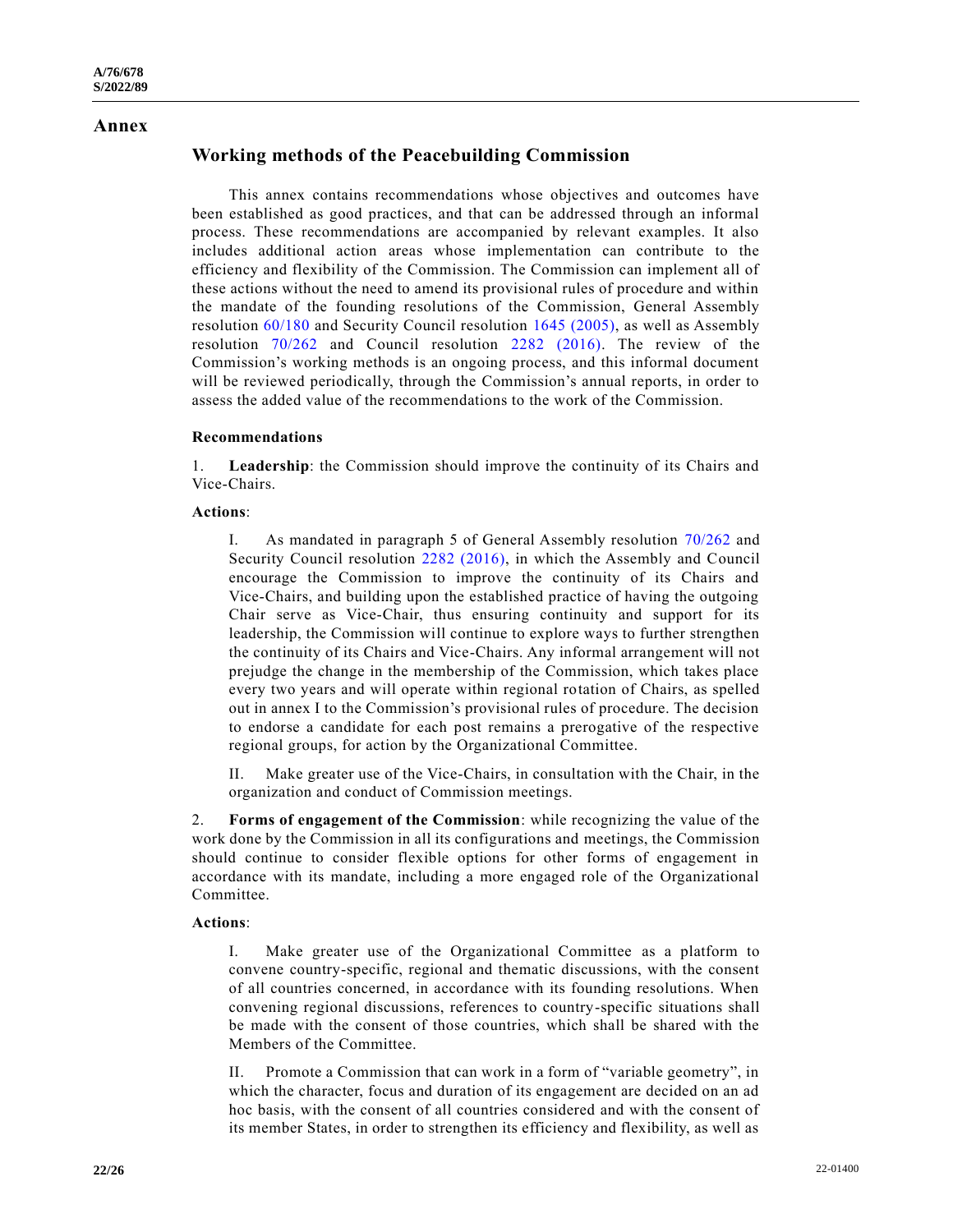its mandate to assist Governments partnering with the Commission with their peacebuilding priorities, as appropriate.

III. Strengthen the convening role of the Commission by inviting additional partners to participate in its meetings. Such partners, to be invited with the consent of the country considered and that of the Commission's member States, may include Member States that are not members of the Organizational Committee, representatives of relevant entities of the United Nations system, international financial institutions, regional and subregional organizations, civil society organizations, including youth and women's organizations, and, where relevant, the private sector.

3. **Role of the membership**: the Commission has a very diverse membership, bringing together seven members from the General Assembly, seven members from the Security Council, seven members from the Economic and Social Council, five members from the top 10 troop-contributing countries and five members from the top 10 financial contributors. Therefore, a stronger and more coherent engagement of all members of the Commission will further enhance its efficiency.

## **Actions**:

I. Make greater use of the perspectives of the organs that elect or designate the members of the Commission: in addition to country-specific interests, Member States elected by the General Assembly, the Security Council and the Economic and Social Council are encouraged to bring the perspectives of those bodies into the deliberations of the Commission. For example, members can offer advice on the working methods of their constituencies and can highlight relevant ongoing thematic issues in their respective organs that will add value to the work of the Commission and reinforce synergies between the Commission and the General Assembly, the Security Council, the Economic and Social Council and the relevant subsidiary bodies, while respecting the mandate of each body. Members elected from the top 10 troop-contributing countries and the top 10 financial contributors are also encouraged to reinforce the synergies of those constituencies with the Commission.

II. Members are encouraged to report back to their constituencies on the work done by the Commission on priority areas that are relevant for the work of their respective organs or groups and to advocate peacebuilding and sustaining peace. This will add to the visibility of the Commission and enhance clarity on the work of the Commission. Similarly, establishing a predictable workplan (see recommendation 4 below) and summarizing results on a regular basis can lead to a more regular flow of information between the Commission and the General Assembly, the Security Council and the Economic and Social Council.

III. Members of the Commission are encouraged to actively engage and support the work of the Chair and the Vice-Chairs, while avoiding duplication of work and enhancing the idea of one Commission.

IV. The Commission could explore the possibility of appointing informal coordinators for its relations with General Assembly and the Economic and Social Council, taking into consideration regional rotation, based on examination of the experience of appointing an informal coordinator for the relations with the Security Council. The appointment of informal coordinators for relations with troop-contributing countries and financial contributors could also be considered.

4. **Workplan**: a more predictable and longer-term workplan that would allow broader participation of Member States at the meetings of the Commission.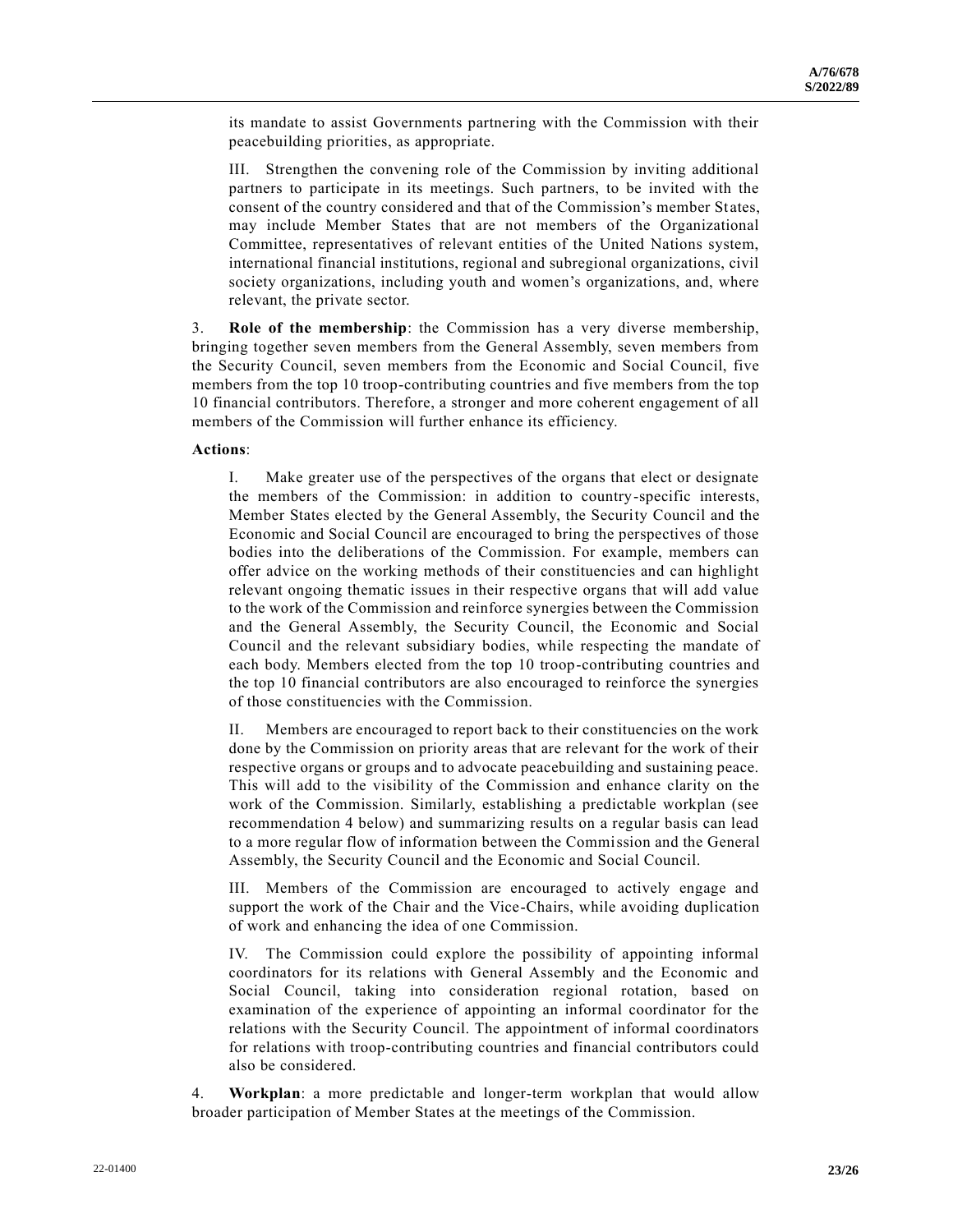## **Actions**:

I. The Commission is to adopt an annual workplan based on the forward agenda contained in the Commission's annual report and reflecting the Commission country-specific, regional and thematic priorities. The workplan should include a provisional annual calendar. In the middle of each month, the Chair will circulate the provisional calendar for the following month with a view to receiving inputs and suggestions from members of the Commission. Additional previously unscheduled meetings could be added, if required, with adequate lead time.

II. The workplan is to take into account the relevant calendar of work of the General Assembly, the Security Council and the Economic and Social Council, particularly when it comes to activities where the advisory role of the Commission may be sought, such as when requested by the Security Council to assist with the longer-term perspective required for sustaining peace being reflected in the formation, review and drawdown of peacekeeping operations and special political missions mandates (see [S/PRST/2017/27\)](https://undocs.org/en/S/PRST/2017/27). In such cases, the Commission should organize its workplan in a way that strengthens its advisory role.

III. The workplan is to include more regular engagement of the Commission with regional and subregional organizations.

IV. The workplan is to include specific focused meetings at which diverse countries (Peacebuilding Fund recipients and/or applicants) share their national peacebuilding plans.

V. The date and theme of the Commission's annual session are to be decided well in advance in order to encourage Member States to participate with capitalbased representatives.

VI. Visits to the field are to be reflected in the workplan; concept notes of visits should be circulated at least one week before the date of the visit.

5. **Bridging role**: General Assembly resolution [70/262](https://undocs.org/en/A/RES/70/262) and Security Council resolution [2282 \(2016\)](https://undocs.org/en/S/RES/2282(2016)) stress the importance of the Commission in promoting an integrated, strategic and coherent approach to peacebuilding and sustaining peace and, inter alia, in serving a bridging role among the principal organs and relevant United Nations entities. The resolutions also recognize that development, peace and security and human rights are interlinked and mutually reinforcing.

### **Actions**:

I. The Commission is to better utilize its membership to strengthen its links with the General Assembly, the Security Council and the Economic and Social Council (see also actions 2.I and 2.II) to efficiently address issues regarding peacebuilding and sustaining peace and to advocate peacebuilding and sustaining peace.

II. Dialogues between the Chair of the Commission and the Presidents of the General Assembly, the Security Council and the Economic and Social Council should be sought, as necessary, as well as informal meetings of the Commission with those bodies.

III. In connection with the Commission's advisory role to the Security Council, in addition to its engagement so far, when invited to brief the Council it should prepare its briefings by aligning its workplan with relevant Security Council meetings (see action 3.II). The activities of the Commission in preparation for these briefings may include internal thematic discussions in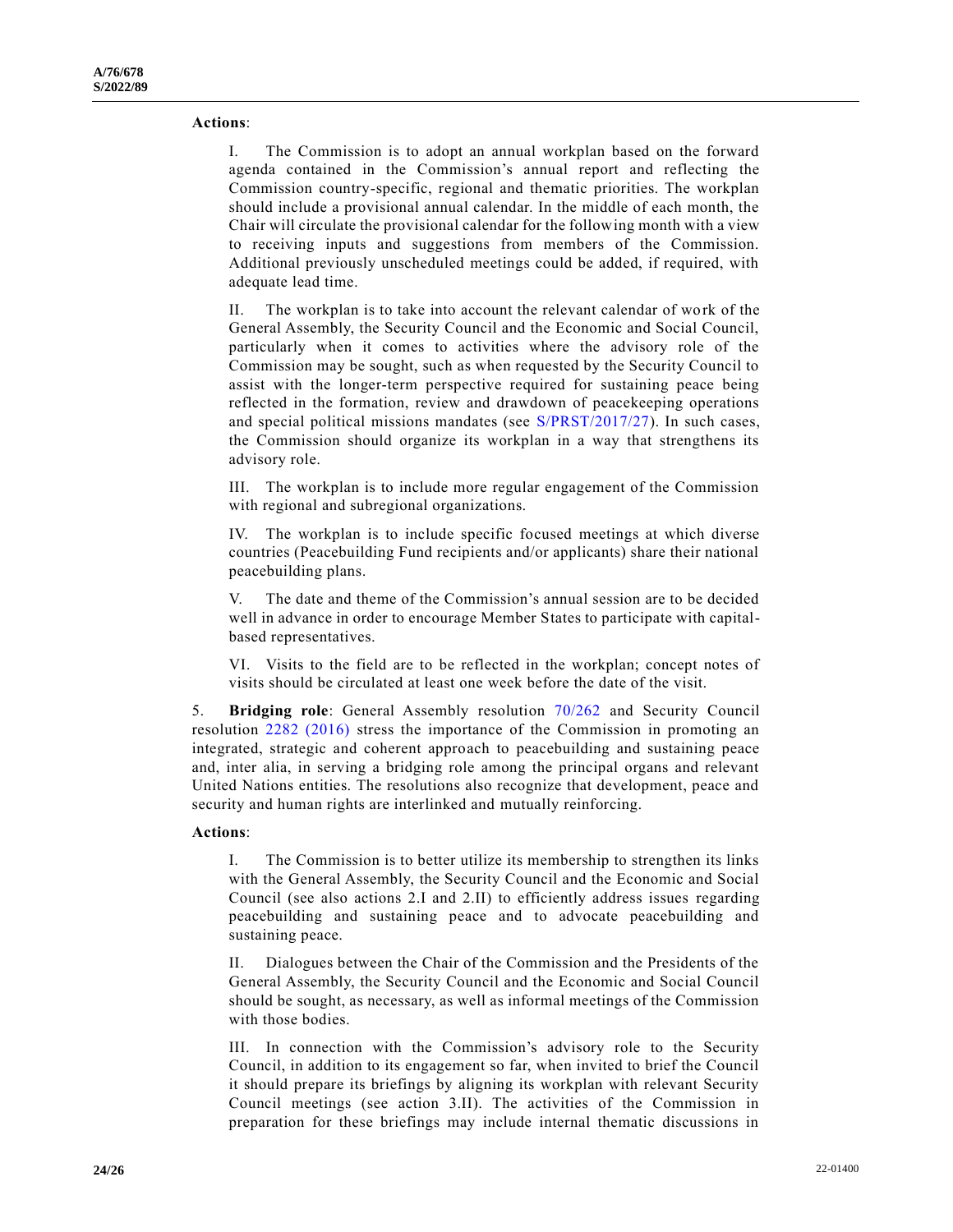anticipation of issues to be discussed in the Security Council, visits to the field, including, when invited by the Council, joint visits with the Council to advance peacebuilding perspectives and the organization of meetings to engage with relevant stakeholders, including international financial institutions, United Nations entities and civil society organizations. In addition to such formal briefings, the Commission could provide its advice in writing and through informal interactive dialogues, as appropriate.

IV. Through this advanced preparation, and the uniqueness of the Commission's convening power, it can have sustained interactions and enhance its efforts to provide the Security Council with substantive advice, upon request, for example, in matters relating to the synergies between security and development. The advisory role of the Commission to the Council is recognized, in particular, in the context of the Council's consideration of peacekeeping operations and special political missions mandates, during which the Commission, is uniquely positioned to provide clear, realistic, applicable and qualitative, peacebuilding perspectives to the Council, if requested. Similarly, regular exchanges between the Commission and other subsidiary organs of the Council should be further enhanced.

V. The Commission is to advocate a coherent, predictable and traceable use of resources for peacebuilding activities, including with international financial institutions, and for innovative financial instruments

VI. The Commission should also continue to serve as a bridge among the principal organs and relevant entities of the United Nations, with appropriate emphasis on activities undertaken on the ground.

6. **Synergies between the Commission and the Peacebuilding Fund**: while preserving the independence of the Secretary-General's Peacebuilding Fund, look at ways to strengthen the synergies between the Commission and the Fund and to ensure that Member States remain informed on the ongoing projects of the Fund.

### **Actions**:

I. The Commission is to hear presentations by countries receiving funds from the Peacebuilding Fund, in particular when peacebuilding priority plans are discussed.

II. The Commission is to invite the Chair and the members of the Advisory Group of the Peacebuilding Fund to meetings of the Commission, when relevant.

III. Regular briefings by the Peacebuilding Support Office on the activities of the Fund at the meetings of the Commission and more regular circulation of Fund documents to the Commission would be useful.

IV. The Commission is to convene an annual meeting to be informed on the work of the Peacebuilding Fund and increase the visibility of the Fund.

7. **Preparation, format, conduct and outcome of Commission meetings**: meetings of the Commission should be prepared well in advance with a view to ensuring substantive discussions and facilitate concrete outcomes. A balance between transparency/outreach and confidentiality of the Commission's deliberations must be ensured when deciding if a meeting should be open or closed. The Commission, in all its meetings and formats, and with the consent of Member States, should enhance inclusivity and ensure that participation reinforces an integrated Organizational Committee and the concept of a unified Peacebuilding Commission. The Peacebuilding Support Office is to continue to ensure that mechanisms of reporting back to the Organizational Committee on all Commission activities are in place.